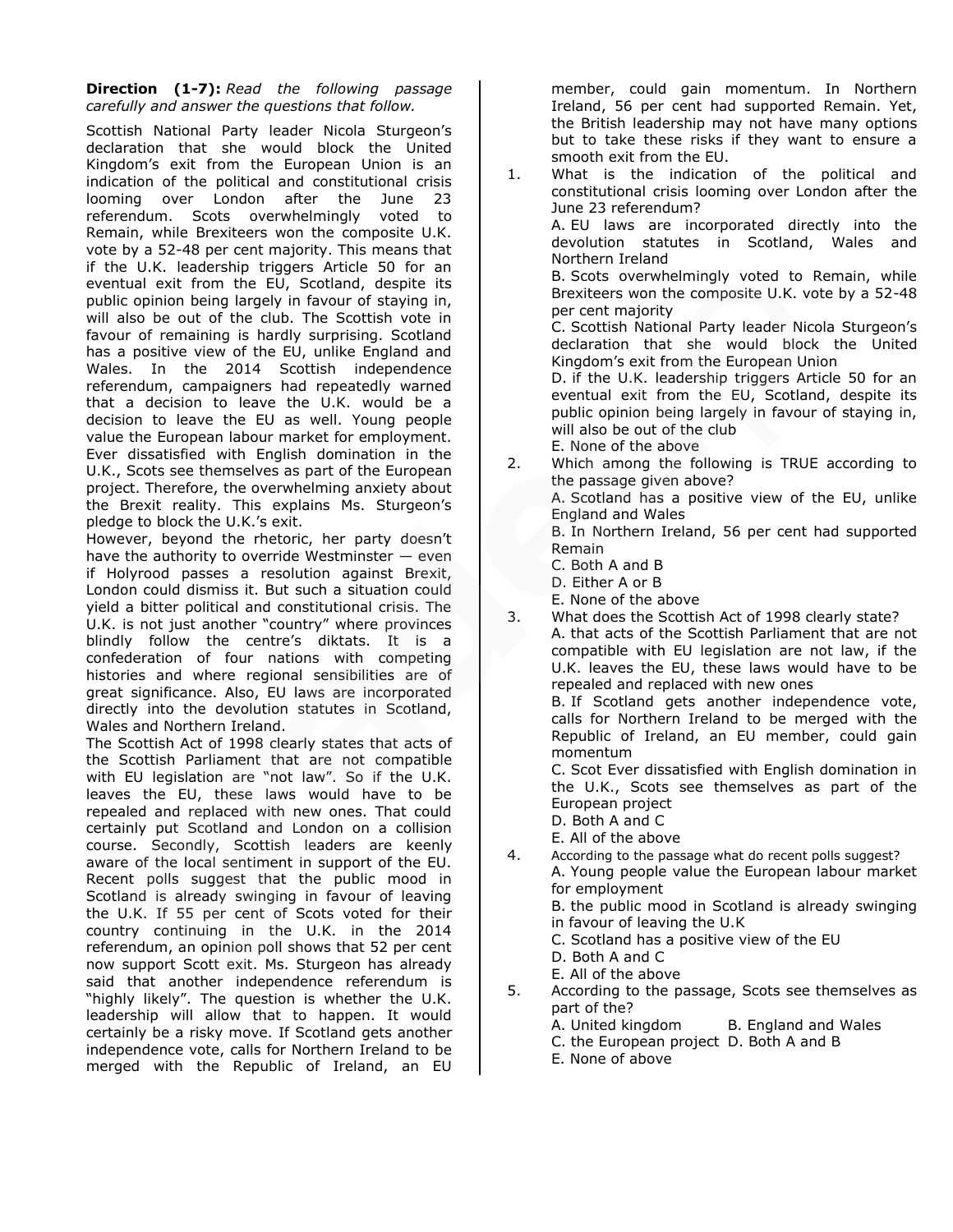6. According to the passage, which of the following statements is NOT TRUE?

> A. The European labor market is valued by the young people for employment.

> B. The UK is a confederation of four nations where people blindly follow the centre's diktats.

> C. The acts of the Scottish Parliament that are not compatible with EU legislation are "not law", as per the Scottish Act of 1998.

> D. Scotland and London are likely to be put on a collision course if the UK leaves the EU.

> E. Calls for merging Northern Ireland with the Republic of Ireland are likely to gain momentum if Scotland gets another Independence vote.

7. Which of the following represents a contrast discussed in the given passage?

> A. Dilemma regarding the creation of new laws B. Incorporation of EU laws into the devolution statues in Scotland

C. Scot's instability regarding the decision to leave the EU

D. Both A and B

E. Both B and C

**Direction (8-15):** *Read the given passage carefully and answer the questions that follow. Certain words are printed in bold to help you locate them while answering some of the questions.*

Thomas Piketty has thrown a flaming dart into the Indian economic debate. In a new paper written in collaboration with Lucas Chancel, the French economist has shown that income inequality in India is now at its highest level since the income tax was first levied in 1922. The title of the study is suitably eye-catching—Indian Income Inequality 1922-2014: From British Raj To Billionaire Raj. Indian inequality data has traditionally been derived from consumer surveys that understate the extent of the problem. Chancel and Piketty have calculated inequality from tax data, national income accounts and sample surveys—a much better method, though the way these disparate data sources have been integrated leads to potential methodological tangles that could lead to an overstatement of the extent of inequality in India. The two economists show that income inequality has been rising steadily since Rajiv Gandhi became prime minister. This is not a unique finding. The most obvious conclusion to be drawn is that economic reforms have relatively benefited a tiny group at the top of the Indian income pyramid, though absolute incomes have gone up across deciles since 1980 while the poverty ratio has **plummeted.** However, the uneven distribution of higher growth needs more public attention. There are two important lessons to be **gleaned** from a careful reading of the data that has been released. First, the increase in income

inequality coincides with the sharp rise in Indian economic growth after 1980. Also, notice the very significant drop in income inequality during the stagnant 1970s. This point to the famous hypothesis put forth by Simon Kuznets—that inequality tends to rise during periods of rapid growth thanks to the uneven pace at which people move from low productivity to high productivity activities. The correlation between economic growth and income inequality since 1965 needs to be worked out in a statistically rigorous manner. Second, income inequality is not just about the share of national income going to the top 1%. There are deeper distributional issues. A comparison with China tells us a lot. Chancel and Piketty show that the share of national income captured by the bottom half in both India and China after 1980 has been broadly similar. The big difference between the two countries is in the fact that the middle 40% in India got 23% of the increase in national income since 1980 while the same group in China got 43%—a massive gap of 20 percentage points. This difference of 20 percentage points was largely captured by the top 1% in India. This new paper believes the answer to this paradox lies in the failure of labour-intensive manufacturing in India compared to its massive success in China. The latter could absorb millions of people who left farming because of the rapid expansion of large enterprises, as was the case in most other successful structural transformations in Asia. India has failed on this front. There are two major political economy lessons that flow from these trends. First, that a sustainable attack on mass poverty should be focused on job creation in the modern sectors of the economy rather than redistribution through fiscal spending that is eventually destabilizing. Second, widening income inequality weakens public support for liberal economic reforms. It is also apt to once again underline the historical fact that no country has been able to win the battle against mass poverty without rapid economic growth. China is the latest example. Inequality is a problem that deserves more public attention—but the solution is more inclusive growth rather than misplaced nostalgia for the miserable 1970s.

8. Choose the word which is the synonym of the word printed in bold, as used in the passage.

### **Plummeted**

| A. Levitated  | B. Hurtled   |
|---------------|--------------|
| C. Intumesced | D. Nosedived |
| E. Pullulated |              |

9. How is the traditional method of Indian inequality data differ from Chancel and Piketty method for calculating inequality in India?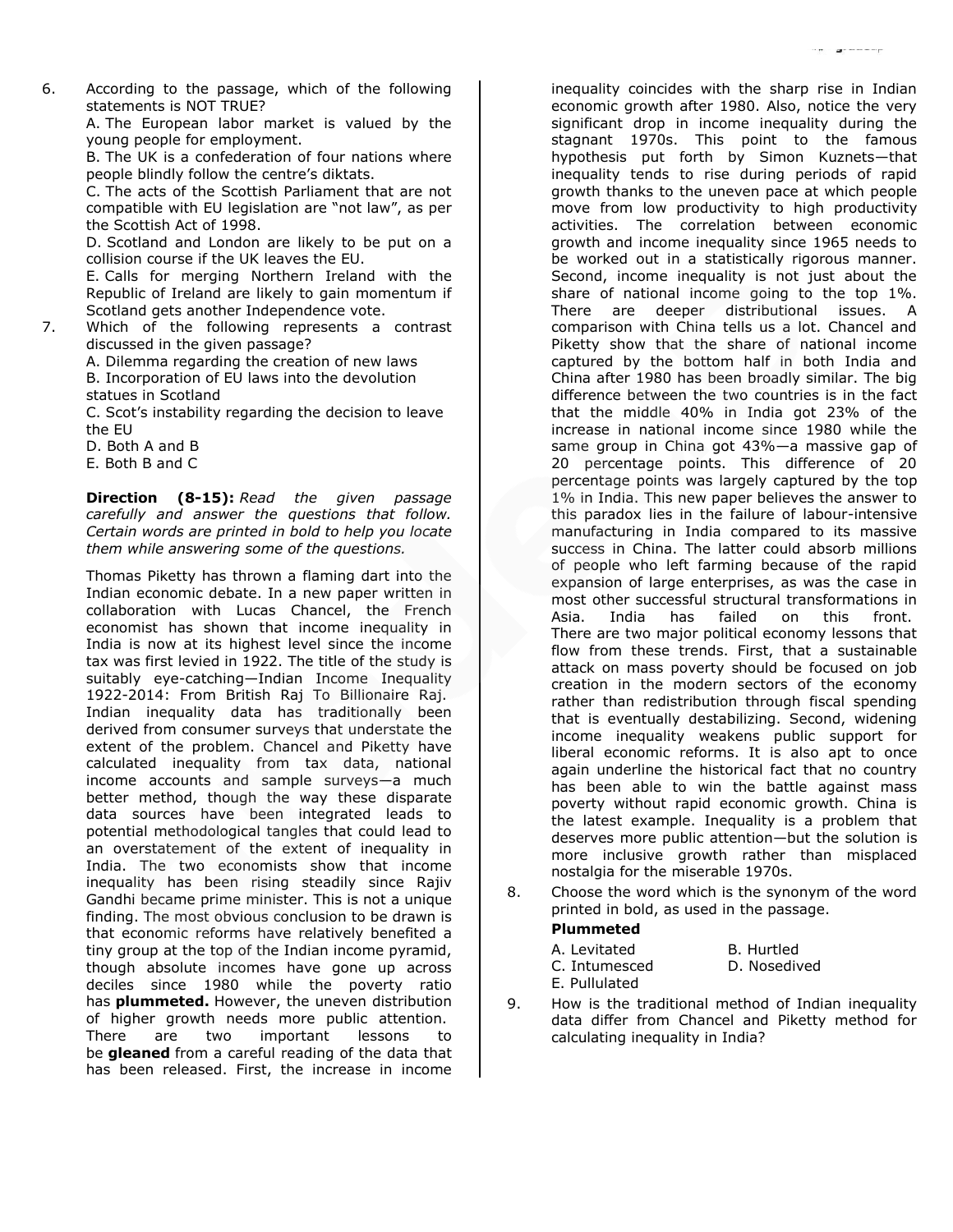A. Because the traditional method is understated whereas the method used by Chancel and Piketty lead to an overstatement.

B. Because the traditional method does not use tax data, national income accounts and consumer surveys for the calculations.

C. Because the traditional method uses only consumer surveys whereas Chancel and Piketty have calculated from tax data, national income accounts and sample surveys.

D. Because the traditional method understates the problem whereas Chancel and Piketty used surveybased statistics generally used in public debates. E. Both A and B

10. Choose the word which is an antonym of the word printed in bold, as used in the passage.

| Gleaned |  |
|---------|--|
|---------|--|

| A. Wangled | B. Nabbed |
|------------|-----------|
| C. Avulsed | D. Culled |

E. Prorated

11. What are the evident conclusions Chancel and Piketty have drawn?

I. Economic reforms have relatively benefited a tiny group at the top of the Indian income pyramid.

II. The turnaround of income inequality has been associated with the nomination of Rajiv Gandhi as prime minister in 1984.

III. Due to economic reforms, the relative incomes have gone up across deciles since 1980. A. Only

| ıΤ | B. Only III |
|----|-------------|
|    |             |

C. Both I and II D. Both I and III

E. All of the above

12. What observation points towards the famous hypothesis put forth by Simon Kuznets from a careful reading of the data?

A. That the very significant drop in income inequality during the stagnant 1980s

B. That in the 1970s and the 1980s, when income inequality is shown to have fallen to the least was the period when India's GDP and per capita income growth rates fell to one of the lowest levels

C. That without extreme growth at the very top of the distribution, there wouldn't have been high growth in India

D. That the increase in income inequality coincides with the sharp rise in Indian economic growth after 1980

E. The correlation between economic growth and income inequality since 1965 needs to be worked out in a statistically rigorous manner

13. What are the major lessons that can be drawn out from the Chancel and Piketty paper?

I. That a sustainable attack on mass poverty should be focused on job creation in the modern sectors of the economy.

II. That widening income inequality weakens public support for liberal economic reforms

III. The correlation between economic growth and income inequality needs to be worked out in a statistically rigorous manner.

IV. Rapid economic growth is important for a country to battle against mass poverty.

A. Only I B. Both I and II C. I, II and III D. Both I, III and IV

E. All of the above

14. What conclusion does the paper draw from the comparison of data between India and China A. Income inequality is not just about the share of national income going to the top 1%.

B. The Indian top 1% has done extremely well, the Chinese middle has benefited far more than the Indian middle, and the bottom half in both countries has had broadly similar experiences.

C. The Indian top 1% has done extremely badly, the Chinese middle has benefited far more than the Indian middle, and the bottom half of India performed slightly better than Chinese bottom half.

D. The Indian top 1% has done extremely well, the Chinese middle has been benefited six times more than the Indian middle, and Indian bottom half has performed three times more than the chines bottom half.

E. The Indian top 1% has done extremely well, the Chinese middle has been benefited five times more than the Indian middle, and the bottom half in both countries has had broadly similar experiences.

15. Which of the following statement is untrue according to the passage? A. The method used by Chancel and Piketty to calculate the inequality in India leads to potential

methodological tangles that could lead to an overstatement of the extent of the problem.

B. In India, the proportion of the labour force in agriculture has come down, but the workers who have left farms have not got jobs in modern factories or offices.

C. Income inequality in India is now at its highest level since the income tax was first levied in 1922 because of the failure of labour-intensive manufacturing in India.

D. The Indian Income Tax Act was passed in 1922. E. According to Chancel and Piketty estimates, the share of national income accruing to the top 1% income earners is now at its highest level since the creation of the Indian Income Tax [Act] in 1922.

**Direction (16-20):** *A statement with three blanks, followed by three words, is given below.*

These words fit in the given sentence in some sequence. Choose the correct sequence from the given alternatives. If the correct sequence is not given in the alternatives, mark 'None of these' as the answer.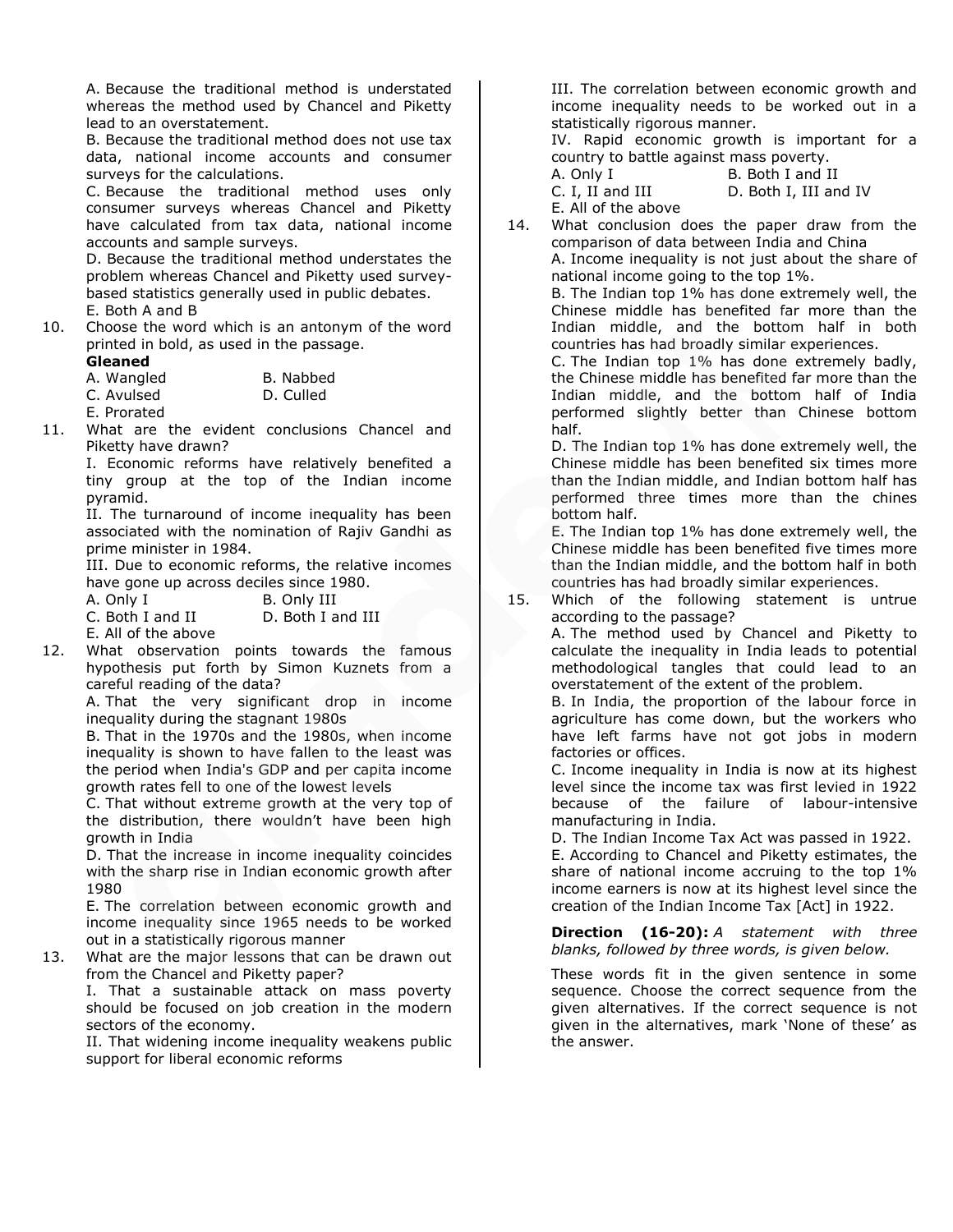- 16. India will slash the sales tax next week on most goods \_\_\_\_\_\_\_\_\_\_\_\_ to the highest 28 percent rate, Finance Minister Arun Jaitley said Friday, as pressure \_\_\_\_\_\_\_\_\_ for the government to reduce the \_\_\_\_\_\_\_\_ of the new nationwide tax on business.
	- A. Burden, Grows, subject
	- B. Subject, burden, grows
	- C. Subject, grows, burden
	- D. Grows, burden, subject
	- E. None of these
- 17. Japanese Finance Minister Taro Aso said on Friday that he was not aware that a agreement had been reached **the 11 remaining** members of the Trans-Pacific Partnership (TPP), as there are some lingering \_\_\_\_\_\_\_\_\_ involving Mexico and Vietnam. A. Among, issues, final
	- B. Final, issues, among
	-
	- C. Issues, final, among
	- D. Final, among, issues
	- E. None of these
- 18. Chinese e-commerce giant Alibaba said sales  $\_$  10 billion yuan (\$1.51 billion) in just over three minutes from the opening of Singles' Day, an annual \_\_\_\_\_\_\_\_\_\_ discount sales gala that has \_\_\_\_\_\_\_\_\_ the world's biggest shopping spree.
	- A. Become, online, topped
	- B. Topped, online, become
	- C. Online, become, topped
	- D. Become, topped, online
	- E. None of these
- 19. U.S. Secretary of State Rex Tillerson on Friday \_\_\_\_\_\_\_\_\_ other countries and groups against using Lebanon as vehicle for a \_\_\_\_\_\_\_\_\_ proxy fight in the Middle East, saying the United States strongly **Lebanon's independence.** 
	- A. Warned, larger, backed
	- B. Backed, larger, warned
	- C. Larger, backed, warned
	- D. Backed, larger, warned
	- E. None of these
- 20. Demand for physical gold in Asia \_\_\_\_\_\_\_\_\_\_ tepid this week as high prices buyers on the side-lines \_\_\_\_\_\_\_\_ the start of the wedding season in India.
	- A. Kept, despite, remained
	- B. Despite, remained, kept
	- C. Remained, kept, despite
	- D. Kept, remained, despite
	- E. None of these
- 21. **Direction:** Five statements are given at A, B, C, D and E. Among these, four statements are in a logical order and form a coherent paragraph/passage. From the given options, choose the option that does not fit into the theme of the passage.

A. Maharashtra's Vidarbha region has faced an immense developmental backlog and an acute agrarian crisis that has led to nearly 14,000 suicides of farmers in the last 16 years.

B. Since July this year, it is facing another kind of disaster with farm laborers and small farmers being hospitalized for symptoms of pesticide poisoning.

C. Considering the public outrage over farmer suicides and the state of agriculture, both the state and central governments ought to be extra vigilant about such occurrences.

D. One of the main reasons for the intense spraying of pesticide for cotton pests in July this year is explained by the findings of the CICR.

E. Pesticide dealers are central players and are not shy to promote and sell toxic pesticides to illiterate farmers.

22. **Direction:** Five statements are given at A, B, C, D and E. Among these, four statements are in a logical order and form a coherent paragraph/passage. From the given options, choose the option that does not fit into the theme of the passage.

> A. A transaction in the land is more complex and chaotic in Bihar than in other Indian states because the land records are not updated.

> B. Bihar had its first and only comprehensive land survey in 1915 and since then, a piece of land has changed multiple hands.

> C. While the buyers get the land registered in their names by paying the stamp duty, there is no culture of getting the mutation—which legally establishes ownership of a property in the name of a new owner—done at the block level.

> D. Till the late 1990s, the purchase and sale of land in Bihar took place mostly amongst locals and verbal agreements sufficed.

> E. With the spurt in land prices, the buyers increasingly consider it safer to get the mutation done in Bihar.

23. **Direction:** Five statements are given at A, B, C, D and E. Among these, four statements are in a logical order and form a coherent paragraph/passage. From the given options, choose the option that does not fit into the theme of the passage.

> A. The JAM (Jan Dhan-Aadhaar-Mobile) trinity proposed in the Economic Survey 2014-15 is an integral part of the current government's poverty alleviation strategy.

> B. The linking of Aadhar numbers, bank accounts, and mobile phones would be used to transfer cash to households in lieu of the existing public distribution system (PDS).

> C. Arguments espousing cash transfers as a replacement for PDS claim that PDS is inefficient because of corruption, poor quality of food, and leakages.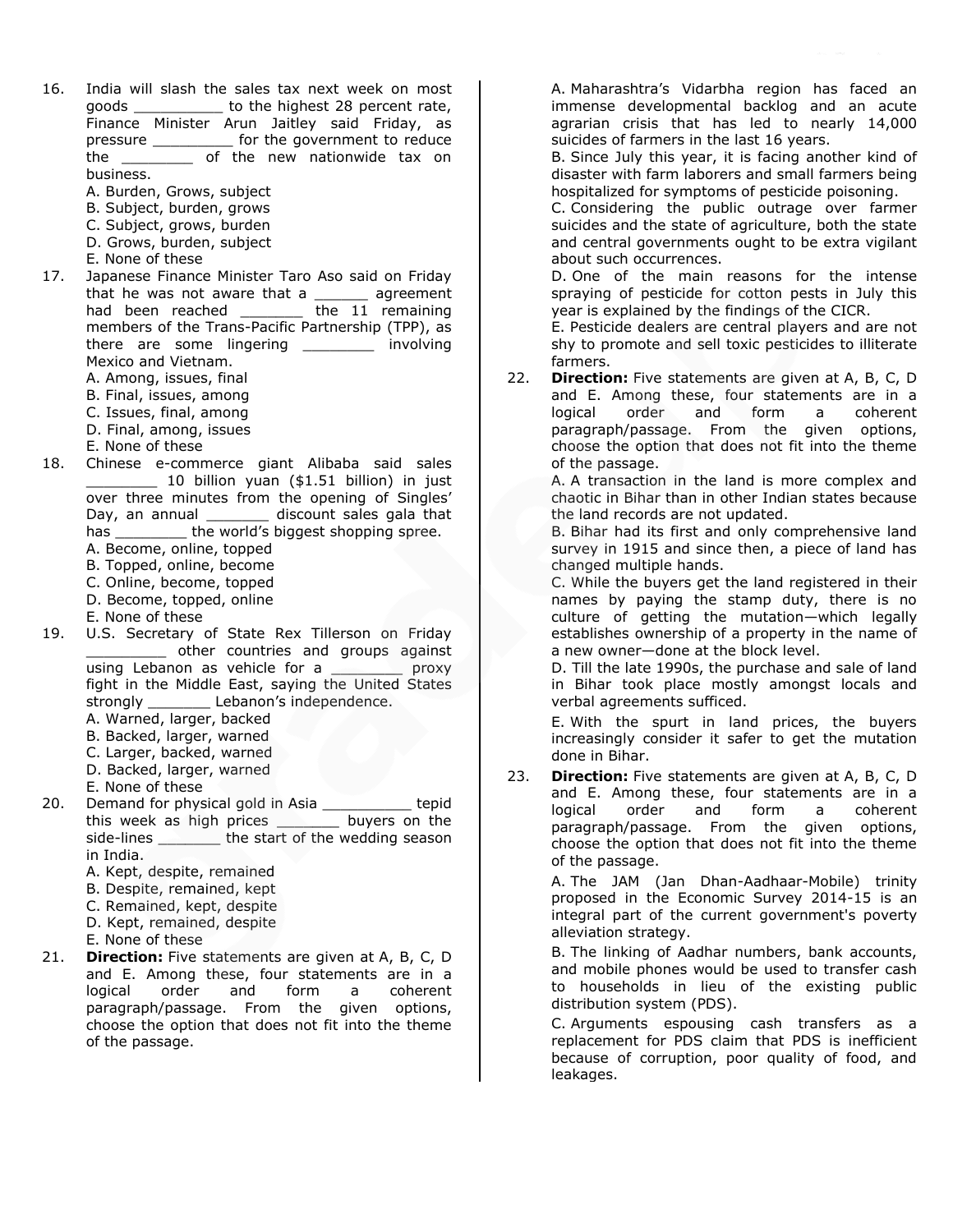D. The government plans to extend the direct benefit transfer (DBT) to food, kerosene and fertilizers, so as to directly transfer subsidies to intended beneficiaries and eliminate intermediaries and leakages.

E. DBT in the form of cash cannot replace the supply of food through the PDS because DBT does not address the problems of identifying the poor ("targeting") and will expose the vulnerable to additional price fluctuation.

24. **Direction:** Five statements are given at A, B, C, D and E. Among these, four statements are in a logical order and form a coherent paragraph/passage. From the given options, choose the option that does not fit into the theme of the passage.

> A. Sakti Burman, one of the most prominent contemporary Indian artists, is known for paintings inspired by Indian and European mythology.

> B. He uses the techniques of pointillism and marbling, and it's difficult to distinguish the real from the surreal in his works.

> C. His works bear testimony to his memories and extensive travels and feature humans, animals and cityscapes in dream-like sequences.

> D. Ranjit Hoskote aspires to show all this through 'In the Presence of Another Sky: Sakti Burman', a Retrospective, which chronicles 70 years of Burman's tempestuous life and displays 250 of his works.

> E. Hoskote and Burman have known each other for 27 years and collaborated on a book that juxtaposed the curator's poems with the artist's images.

25. **Direction:** Five statements are given at A, B, C, D and E. Among these, four statements are in a logical order and form a coherent paragraph/passage. From the given options, choose the option that does not fit into the theme of the passage.

> A. "Missing labour force in India" - the recent fluctuations in the labour participation of women is probably due to short-term shifts in activities responding to favourable economic conditions.

> B. Such fluctuations need to be placed in the context of a structural change in labour participation wherein the share of women in the labour force as well as labour participation rate of women has been declining for the last quarter of a century.

> C. Upward social mobility in Indian patriarchal society in the wake of growing incomes is probably symbolised by women's withdrawal from paid labour and their confinement to unpaid domestic activities.

D. Those who do enter and remain in the labour market are women from the most vulnerable households, as marginalised informal paid labour, thus feminising the most precarious forms of labour in the country.

E. In rural areas, the decline in animal husbandry, and in urban areas a fall in international demand for products of labour-intensive industries, have also contributed to the decline as women were the main employees in these sectors.

26. **Direction:** Select the most appropriate option, out of the five options given, which, in your view, should be grammatically and structurally correct.

A. I feel that at the growth of our national language we should cultivate the international language.

B. As far as possible avoid using from the language of the original

C. The script will be written by Nell Scovell, who helped Facebook's COO, pen the book.

D. Unless the government takes immediate action against corrupt politicians, society would be put to difficulties

E. The scavenger does not come regularly to our street so large hills of rubbish are seen everywhere.

27. **Direction:** Select the most appropriate option, out of the five options given, which, in your view, should be grammatically and structurally correct. A. It comes naturally to most of us to think of music as therapeutic as it not only soothes our soul but also helps in setting the mood.

B. A leopard though smaller than an elephant is a much dangerous animal

C. We have taken for consideration all factors and I do not think there is any scope to reconsider the decision.

D. The rain was so continual that people were forced to stay indoors

E. Education today has degenerated into a purposeless accumulation with useless knowledge.

28. **Direction:** Select the most appropriate option, out of the five options given, which, in your view, should be grammatically and structurally correct. A. I cannot support them slipping away from the

class while the professor is still teaching.

B. I was trying to find the place where I have kept my luggage.

C. With each academic year the number of applicants are increasing in all the colleges.

D. As I availed myself to Wi-Fi and bottled water, there was barely time to relax before we had pulled up to the entrance of Dubai's latest luxury address.

E. One of the most controversial writers of the century was buried quietly in his home town.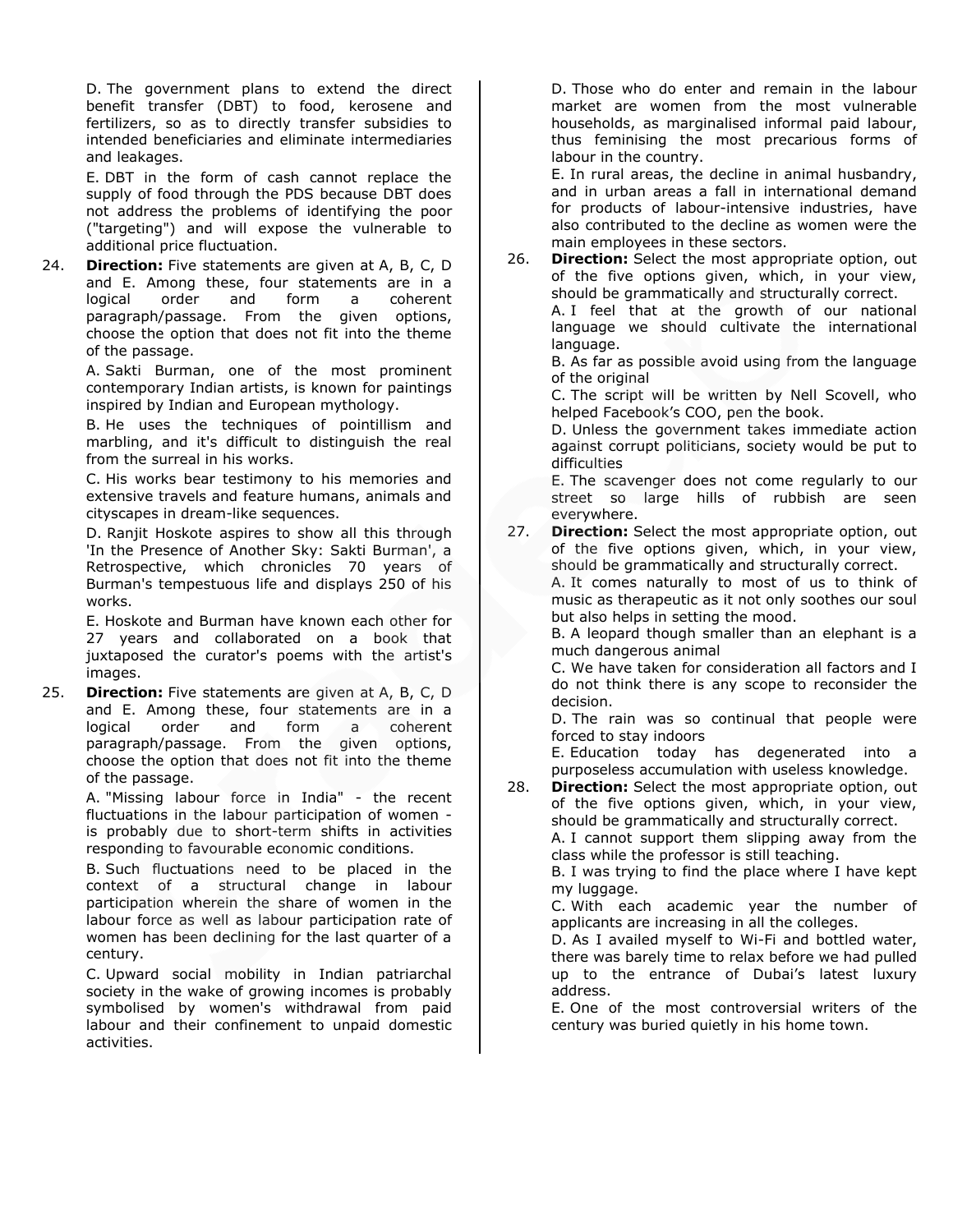29. **Direction:** Select the most appropriate option, out of the five options given, which, in your view, should be grammatically and structurally correct.

A. The student whom he told me has passed the examination and joined the army.

B. No sooner did he see the police when he ran away to hide behind a house.

C. She came with his family members to attend the wedding reception of her best friend.

D. Staying at home is more preferable than going out with someone you don't like.

E. Researchers there knew that one of the best defences against skin cancer was melanin activated in the skin.

30. **Direction:** Five statements labelled A, B, C, D, and E are given. Among these, four statements are in logical order and form a coherent paragraph/passage. From the given options, choose the option that does not fit into the theme of the passage.

> A. A draconian present-day surgery is holding out fresh hope for patients of cardiac myopathy or enlargement of heart.

> B. The technique allows patients to go home two weeks after the operation, to lead a near-normal sedentary life.

> C. Cardiac myopathy is a condition that has a variety of causative factors.

> D. An attack from one of the 20 identified viruses and parasites could bring it on, and in rare cases, it could follow childbirth.

> E. The condition is marked by an increase in the size of the heart's chambers and a decrease in efficiency and pumping.

31. **Direction:** Five statements are given at options A, B, C, D and E. Among these, four statements are in logical order and form a coherent paragraph/passage. Choose the option that does not fit into the theme of the passage.

> A. Instructors should design their courses to empower students.

> B. It does not matter whether the instructor thinks that he or she is giving students control; rather, what matters is that students perceive that they have control over some aspect of their learning.

> C. Empowerment refers to the amount of perceived control that students have over their learning.

> D. Some of my biggest successes have occurred when I took chances and tried something that I created myself.

> E. The optimal amount of control needed by students to be motivated will vary from student to student and will likely depend upon many variables including the difficulty of the content, the ability of the students, and the extent of students' prior experiences related to the content.

**Direction (32-36):** *Which of the following given at (A), (B), (C) and (D) can replace the words/phrases given in bold in the sentence to make it grammatically and structurally correct? If the sentence is correct as it is, mark 'No correction required' as the answer.*

- 32. The United Nations has **assembled** the violence **from** the past 10 weeks as a classic example of ethnic **prayer** to drive the Rohingya Muslims out of the Buddhist **people** Myanmar. A. Confirmed, at, clean, major B. Denounced, during, cleansing, majority C. Announced, by, bathing, large D. Allowed, time, search, big E. No correction required 33. U.S. officials have **claimed** privately that
- intercepting a **white** missile is among options under **wraps**, though there is disagreement within the administration **for** the risks.
	- A. Told, proven, negligence, into
	- B. Commenced, diligent, cover, doing
	- C. Said, test, consideration, about
	- D. Performed, examine, mystery, getting
	- E. No correction required
- 34. Indian ride-hailing firm Ola said it has **bought** up with Microsoft to build a connected-car **device** and will use the U.S tech giant's Azure cloudcomputing **data** to power its in-car entertainment **design**.
	- A. Knocked, system, information, industry
	- B. Sold, concept, data, bias
	- C. Brought, algorithm, plot, speed
	- D. Tied, platform, service, offering
	- E. None of these
- 35. Even though the boundaries of constituencies were **altered** in 2001 to equate population among the parliamentary and assembly seats; the number of Lok Sabha seats that each state has **remained** unaltered since 1971 census and may only be changed after 2026 as the constitution was again **amended** (87th amendment to Indian Constitution) in 2002 to continue the **freeze** on total number of seats in each state till 2026. A. Changed, solidified, explained, stuck
	- B. Sustained, mocked, back, check
	- C. Modified, persisted, revised, cap
	- D. Retained, suspended, come, adhere
	- E. None of these
- 36. The Scottish system is more **complicated** than many other national league systems, **consisting** of several completely **separate** systems or 'grades' of leagues and clubs, with Senior football, Junior football, and **beneath** these Amateur and Welfare football.
	- A. Complex, limiting, accompanied, down
	- B. Congruent, extensive, composure, beneath
	- C. Simple, containing, more, under
	- D. Intricate, comprising, different, below
	- E. None of these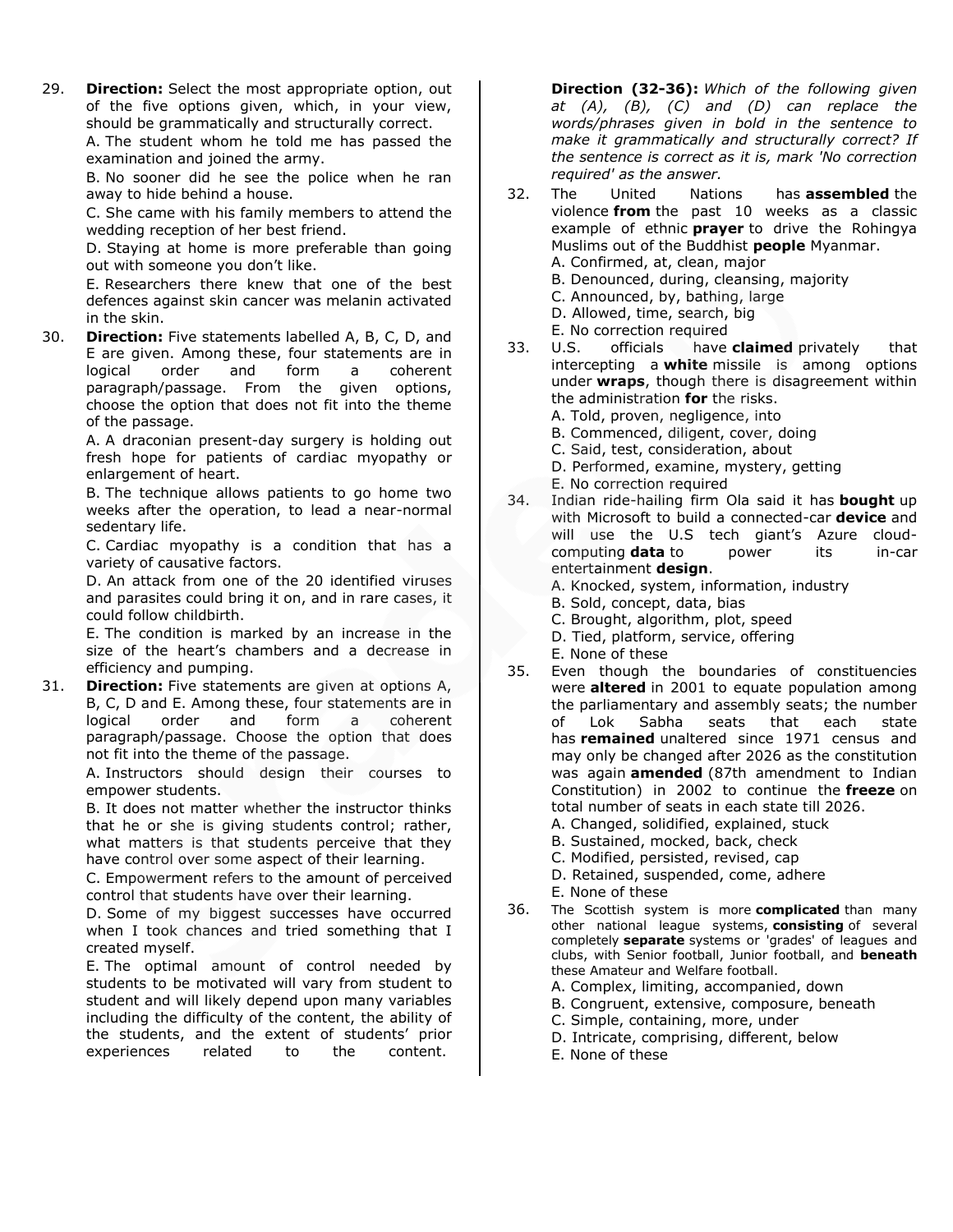**Direction (37-40):** *For each of the following sentences, five options are given. Identify the best way of writing the given sentence as per standard English.* 

37. Railroad beds, like road beds, is designed to drain water away from the tracks, so there is usually a bed of rock and gravel resulting in fast drainage away from the tracks.

A. To drain water, railroad beds, like road beds, are designed from the tracks away, so there is usually a bed of rock and gravel resulting in fast drainage away from the tracks.

B. Railroad beds, like road beds, are designed away to drain water from the tracks, so there is usually a bed of rock and gravel that is resulting in fast drainage away from the tracks.

C. Railroad beds, like road beds, are designed to drain water away from the tracks, so there is usually a bed of rock and gravel resulting in fast drainage away from the tracks.

D. Railroad beds, like road beds, are designed to drain water apart from the tracks, so there is usually a bed of rock and gravel resulting in fast drainage away from the tracks.

E. Railroad beds, like road beds, was designed to drain water away from the tracks, so there is a bed of rock and gravel usually resulting in fast drainage away from the tracks.

38. Archaeological research in Sarasota documents more then ten thousand years of seasonal occupation by native peoples.

A. Archaeological research in Sarasota documents more than ten thousand of years of seasonal occupation by native peoples.

B. Archaeological research in Sarasota documents more than ten thousand years of seasonal occupation by native peoples.

C. Archaeological research in Sarasota more than documents ten thousand years of seasonal occupation by native peoples.

D. Archaeological research in Sarasota documents larger than ten thousand years of seasonal occupation by native peoples.

E. Archaeological research in Sarasota documents by native people more than ten thousand years of seasonal occupation.

39. Many Japanese cities had extensive tram's systems until the 1960s, when increased motorization started to make some lines disappear.

A. Much Japanese cities had extensive tram systems until the 1960s, when increased motorization started to make some lines disappear.

B. Many Japanese cities had extensive tram systems until the 1960s, when increased motorization started to make some lines disappeared.

C. When increased motorization started to make lines disappear, many Japanese cities has extensive tram systems until the 1960s.

D. Many Japanese cities had extensive tram systems until the 1960s, when increased motorization started to make some lines disappear.

E. Many Japanese cities had expensive tram systems since the 1960s, when increased motorization started to make some lines disappear.

40. Dog fighting is a illegal practice, illegal in many jurisdictions, where two dogs, often a molosser breed, are put into an area to fight and sometimes kill each other.

> A. Dog fighting is a practice, illegal in many jurisdictions, where two dogs, often a molosser breed, are put into an area to fight and sometimes kill each other.

> B. Dog fighting is a practice, illegal in many jurisdictions, where two dog, often a molosser breed, are put into an area to fight and sometimes kill each other.

> C. Dog fighting is a practice, illegal in many jurisdictions, where two dogs, common a molosser breed, are put into an area to fight and sometimes kill each other.

> D. Illegal in many jurisdictions, dog fighting is a practice, where two dogs, often a molosser breed, are put on an area to fight and sometimes kill each other.

> E. Dog fighting is a practice, illegal in many jurisdictions, where two dogs, often a molosser breed, are put into an area to fight and sometime kill each other.

41. What will come in place of the '?' in the series below?

256, 176, 216, ?, 206, 201, 203.5

| A. 186 | B. 190 |
|--------|--------|
| C.196  | D.200  |

E. None of these

42. What will come in place of the '?' in the series below?

100, 51, 53, 109, ?, 3525

| A. 420 | B. 440 |
|--------|--------|
|        |        |

C. 455 D. 468

E. None of these

43. What will come in place of the '?' in the series below?  $2, 4, 10, 32,$ 

| 2, 4, 10, 32, ?, 652 |        |
|----------------------|--------|
| A. 130               | B. 150 |
| C. 170               | D. 190 |
| E. None of these     |        |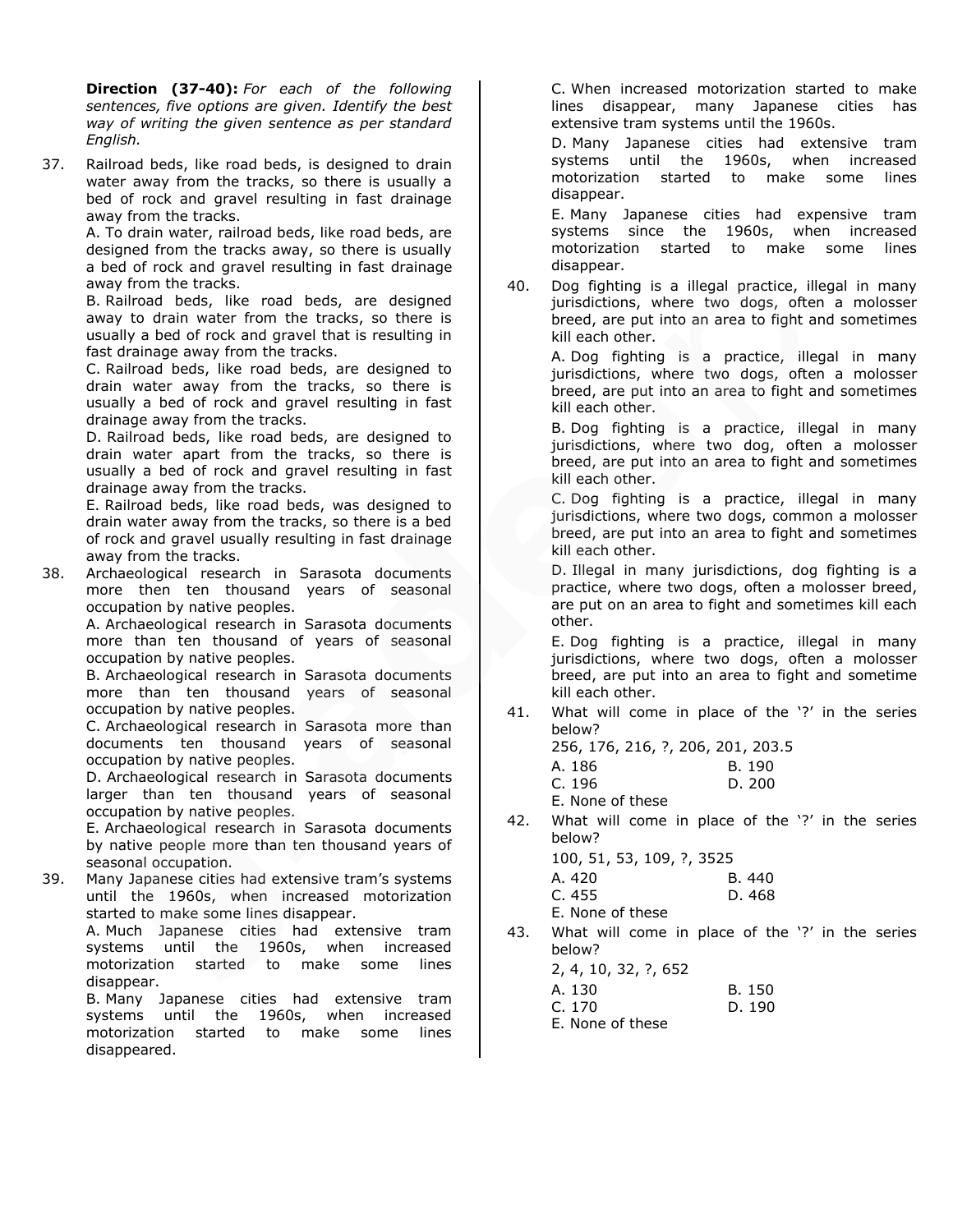44. **Directions:** What will come in place of the question mark (?) in the following number series?  $\frac{1}{24}$ , 31, 59, 106, 106, 109, 240, 241

| 24, 31, 59, 106, (?), 249, 341 |        |
|--------------------------------|--------|
| A. 125                         | B. 149 |
| C. 164                         | D. 170 |
| E. 177                         |        |

45. **Directions:** The following number series has a wrong number in it. Find out that wrong number and mark your answer accordingly:

|        | 15, 17, 36, 111, 442, 2212 |
|--------|----------------------------|
| A. 36  | B. 111                     |
| C. 17  | D. 15                      |
| E. 442 |                            |

**Direction (46-50):** *Refer the graph and answer the given questions.*

The following line graph shows the number of products sold by company A and B during six years.



46. What is the difference between the total number of products sold by A and B together in 2013 to the total number of products sold in these two companies in 2016?

| A. 240 | B. 260 |
|--------|--------|
| C. 180 | D. 200 |

E. 270

47. Out of total number of products sold by A in all these six years, only 25% are defected. What is the total number of non- defective products sold by A in all these years?

| A. 1500 | B. 1480 |
|---------|---------|
| C. 1520 | D. 1410 |
| E. 1370 |         |

48. The number of product sold by A in 2012 is approximately what percent more than the number of products sold by B in 2015?

| A. 78% | B.65%  |
|--------|--------|
| C. 82% | D. 55% |

E. 69%

49. If in 2017, the total number of product sold by company B is increased by 30% from the previous year and the total number of product sold by company A remains the same from the previous year then what is the total number of product sold by A and B together in 2017?

| A. 1000 | B. 920  |
|---------|---------|
| C. 980  | D. 1080 |
| E. 840  |         |

50. What is the ratio of the total number of product sold by company A and B together in 2013 to the total number of products sold in these two companies in 2014?

| A.3:5  | B. 2:3 |
|--------|--------|
| C.4:7  | D. 5:7 |
| E.7:11 |        |

**Direction (51-55):** *The question given below is followed by some statements. Read the question carefully and determine which of the given statements is/are necessary/required to answer the question.* 

51. How many students from institute 'A' got the placement?

I. Number of students studying in institutes A and B are in the ratio of 3:4 respectively.

II. Number of students who got placement from institute B is 120% of the number of students who got placement from institute A

III. 80% of the students studying in institute B got placement.

A. I and II both B. Only I C. Only II D. Any one of the three

E. Question cannot be answered even with the information in all three statements

52. What is the average weight of boys in the class? I. Average weight of all the 60 students is 45 kg. II. Average weight of girls is 50 kg.

III. Total weight of all the boys together is 1250 kg.

- A. Only II and III
- B. I and either II or III
- C. Any two of the three
- D. All I, II and III
- E. cannot be determined
- 53. Find the two digit number?

I. The difference between the number and the number formed by interchanging the digit is 27 II. The difference between two digits is 3. III. The digit at unit's place is less than that at ten's place by 3

| <b>COLLS DIGLE DY J</b> |                           |
|-------------------------|---------------------------|
| A. I and III            | B. I and either II or III |
| C. II and III           | D. All of these           |
| E. None of these        |                           |

54. What is the cost of flooring the rectangular hall? I. Length and the breadth of the hall are in the ratio of 3:2

II. Length of the hall is 48 m and cost of flooring is ₹ 850 Per sq.m.

III. Perimeter of the hall is 160 m and cost of flooring is ₹ 850 per sq m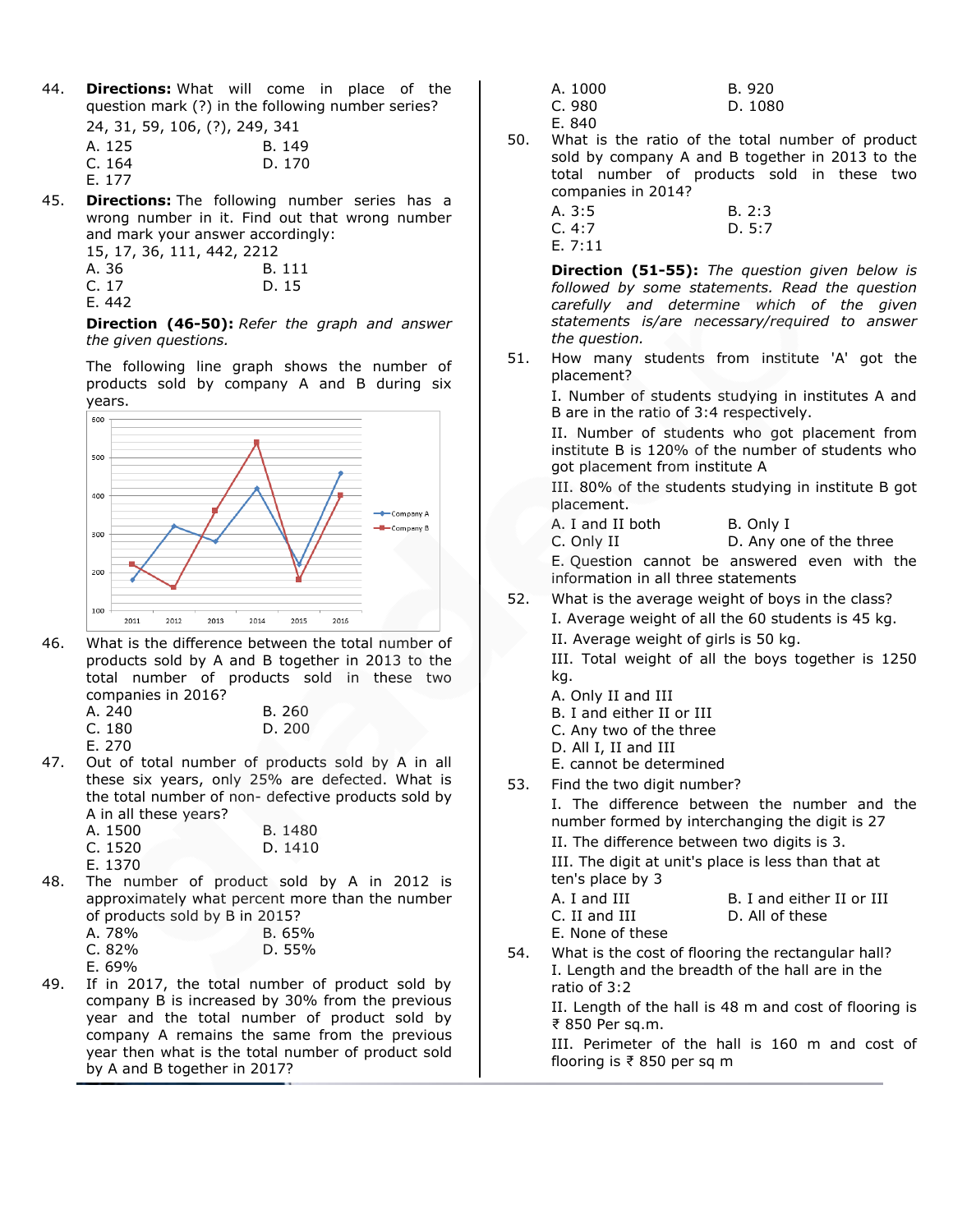- A. I and II
- B. I and III
- C. Only III
- D. I and either II or III
- E. Any two of the three
- 55. Sonu's income is how much more than Monu's?

I. Sonu's income is 30% less than her husband 's whose provident fund deduction at the rate of 5% is Rs 975 per month.

II. Monu spends 30% of her income on house rent, 15% of which is electricity bill.

III. Sonu's expenditure on house rent is 4500 more than that of Monu's.

- A. Only II and III are sufficient
- B. Only I and III are sufficient
- C. Any two statement are sufficient
- D. All together are necessary
- E. All even together are not sufficient

**Direction (56-60):** *Study the table carefully and answer the following questions.*

| Village | % of people having Bank                           | Out of people having Bank account             |                                         |
|---------|---------------------------------------------------|-----------------------------------------------|-----------------------------------------|
|         | account out of total<br>population in the village | % male among the total<br>people Bank account | % of Inoperative<br><b>Bank account</b> |
| А       | 50%                                               | 40%                                           | 30%                                     |
| B       | 45%                                               | 60%                                           | 20%                                     |
| C       | 35%                                               | 80%                                           | 10%                                     |
| D       | 40%                                               | 50%                                           | 20%                                     |
| Е       | 55%                                               | 30%                                           | 40%                                     |

56. If in the village B inoperative account is 36 then what is the population of village B?

| A. 600 | B. 300 |
|--------|--------|
| C. 350 | D. 400 |
|        |        |

E. 500 57. If the population of village D and E are in ratio of 1:2 then what is the ratio of operative bank

| account in village D to village E? |          |
|------------------------------------|----------|
| A. 16:33                           | B. 18:35 |
| C. $41:37$                         | D. 5:17  |

E. 12:17

58. If in village C out of total people having bank account 56 are females then what is the total population of village C?

| A. 600  | B. 800  |
|---------|---------|
| C. 400  | D. 1200 |
| E. 1000 |         |

59. Percentage of operative bank account in village A is by what percentage more than the percentage of inoperative bank accounts in the same village?

| A. 33.33%     | B. 66.66% |
|---------------|-----------|
| C. $133.33\%$ | D. 75%    |
| E. 25%        |           |

60. If the ratio of population in village A, B and C are in 1:2:4 then approximately what percentage of people in village A, B and C taking together have a bank account?

A. 75% B. 71% C. 57% D. 67% E. 84%

**Direction (61- 65):** *In the following question, there are two equations. Solve the equations and answer accordingly:*

61. I.  $49x^2 - 84x + 36 = 0$ II.  $25y^2 - 30y + 9 = 0$ A.  $x < y$ B.  $x > y$ C. x=y, or relation cannot be established D.  $x \ge y$ E.  $x \leq y$ 

62. I. 
$$
x^2 - \sqrt{36} x + \sqrt[3]{512} = 0
$$

- II.  $y^2 \sqrt[3]{125} + 4 = 0$ A.  $X > Y$  B.  $X \geq Y$
- $C. X < Y$   $D. X \leq Y$
- E.  $X = Y$  or the relationship cannot be established
- 
- 63. I.  $7x^2 + (10^2 2^3)x + 33\sqrt{25} = 0$ II.  $y^2$  + (22 $\sqrt{4}$ )y + (22)<sup>2</sup> - 1 = 0 A.  $x < y$ 
	- B.  $x \leq y$  $C. x > y$
	- D.  $x \geq y$
	- $E. x = y$  or no relation
- 64. **I.**  $x^2 23x + 130 = 0$ II.  $y^2 = 169$ 
	- A.  $x > y$  B.  $x \ge y$ C.  $x < y$  D.  $x \le y$ E.  $x = y$  or the relationship cannot be established
- 65. **I.**  $12x^2 43.2x + 21.6 = 0$ **II.**  $10.5y^2 + 17.5y - 7 = 0$ A.  $x < y$  B.  $x > y$  $C. x \le y$  D.  $x \ge y$ E.  $x = y$  or relationship cannot be established
- 66. In a class, the average marks obtained by the girls was equal to the number of boys in class and the average marks obtained by the boys was equal to the number of girls in class. Find the strength of the class, if the class average marks is 5 less than the average of both girls and boys average marks.
	- A. 45 B. 60 C. 90 D. Insufficient data E. None of these
- 67. A boat can go BA (upstream) in 84 minutes. The Same boat when going downstream (AB) takes 9 minutes less than what it would take in still water. How much time will it take to reach from A to B (downstream)?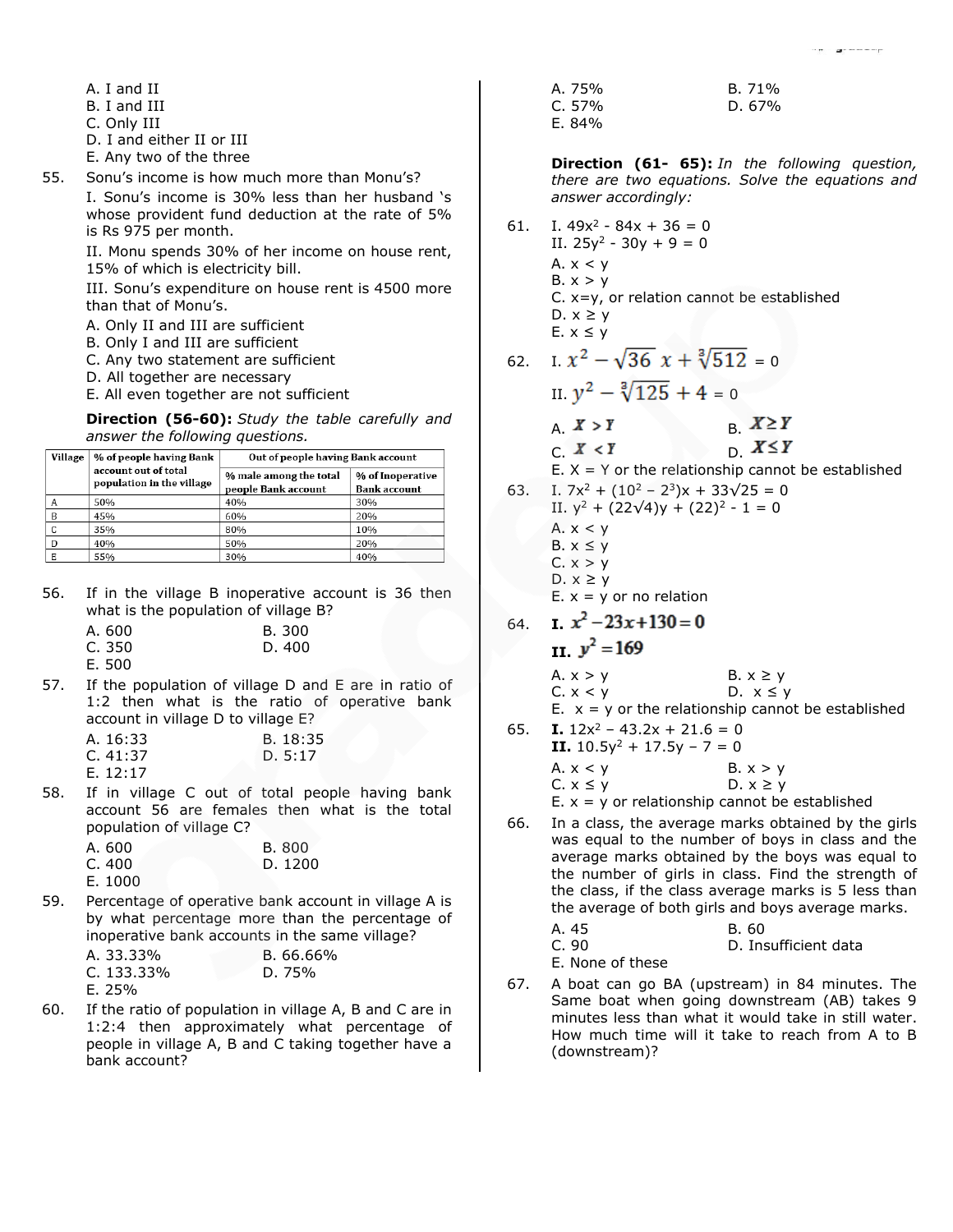| A. 29 min | <b>B.</b> 37 min |
|-----------|------------------|
| C. 48 min | D. 63 min        |
| E. 83 min |                  |

68. Ram inverted two different sum in two different scheme returned of 12%of the compound interest per annum and other scheme returns 8% simple interest per annum. If total compound interest earned in two years is equal to the simple interest earned in 4 years. What is the ratio between two sum?

| A. 75:184        | B. 184:75 |
|------------------|-----------|
| C. 84:75         | D. 75:84  |
| E. None of these |           |

69. Four different integers are such that sum of extreme numbers is 21 and sum of rest two is 19.The sum of the squares of all numbers is 442. What is the maximum number among all four?

| A. 7  | B. 9  |
|-------|-------|
| C. 12 | D. 15 |
| E. 17 |       |

70. A bottle contains a mixture of two liquids A and B in the ratio 5:3. If 6 liters of the mixture is replaced by 6 liters of liquid B, then the ratio of the two liquids becomes 5:9. How much of the liquid A was there in the bottle? (liters)

| A. 8    | B. 8.25 |
|---------|---------|
| C. 8.75 | D. 9.25 |
| E. 9.75 |         |

71. Two trains A and B start moving at the same time from P and Q location which are 80 km apart. If the two trains travel in opposite direction from P & Q respectively then they meet each other in 1 hour and if they travel in the same direction from P to Q each then they meet after 8 hours. Find the speed of the train A.

| A. 40 km/hr  | <b>B.</b> 45 km/hr |
|--------------|--------------------|
| $C.64$ km/hr | D. 58 km/hr        |
| E. 35 km/hr  |                    |

72. X, Y and Z invested Rs. 14000 in total in a business. X invested Rs. 3120 more than Y and Z invested Rs. 1720 less than Y. The total profit was Rs. 35000. Find the share of Z.

| A. Rs. 8100 | B. Rs. 6200 |
|-------------|-------------|
| C. Rs. 7280 | D. Rs. 7040 |
| E. Rs. 6800 |             |

73. Rakesh adds 12% of his salary in PPF. 3/8 of the remaining salary is spent in clothes. Difference between PPF and clothes expenses is Rs 10500. Remaining in house rent and others. If house rent expenses is Rs 1500 less than expenses in others, then what is the house rent expense?

| A. 17000         | B. 10000 |
|------------------|----------|
| C. 9000          | D. 13000 |
| E. None of these |          |

- 74. If pipes X and Y can fill a tank in 14 minutes and 20 minutes respectively. Both are kept open for 3 minutes and then Y is closed and X fills the rest of the tank in p minutes. For approximately how long was pipe X kept open in all?
	- A. 10 minutes B. 12 minutes C. 9 minutes D. 7 minutes

E. 15 minutes

75. Shivam's present age is five years less than Divya's age after nine years. The ratio of present ages of Divya and Eva is 12: 19 respectively. Eva is 20 years younger to Gagan who is 3 years elder than Rohit whose present age is when squared and added to 3 times of his present age gives 3190 years. What is the difference between Shivam's present age and Rohit's present age?

| A. 24 years | B. 25 years |
|-------------|-------------|
| C. 28 years | D. 27years  |
| E. 32 years |             |

76. A car dealer sells two cars for Rs. 75,800 each, neither losing nor gaining in total. If he sold one of the cars at a gain of 25%, the other is sold at a loss of?

| A. 25% | B. 16.67% |
|--------|-----------|
| C. 50% | D. 12.5%  |

- E. 11.11%
- 77. A, B, C and D are employed to finish a work. C takes 4 day less than A to finish the work while D takes  $1/4$ <sup>th</sup> of the time taken by B to finish the work. Together they can finish the work in 1 day. Due to some illness D was not able to work, so A, B and C started working together without D. After 1 day, C left and the work was finished in 2 more days. Find the number of days in which C can finish the work alone.

| A. 4 days        | B. 2 days  |
|------------------|------------|
| C. 8 days        | D. 12 days |
| F. None of these |            |

78. In how many different ways can the letters of the word "LEARNING" be arranged in such a way that the vowels always come together? A. 2160 B. 2240 C. 2060 D. 1980

E. None of these

- 79. A bag contains 5 red balls, 4 green balls and 3 blue balls. Three balls are drawn at random, what is the probability that at least 2 are red? A. 7/22 B. 8/13 C. 4/11 D. 7/11
	- E. 5/11
- 80. The ratio of Curved Surface Area to Total Surface Area of Cylinder is 3:5. If the curved surface area of the cylinder is 1848 metre square, find the height of the cylinder.

| A. 25m           | B. 27m |
|------------------|--------|
| C.21m            | D. 28m |
| E. None of these |        |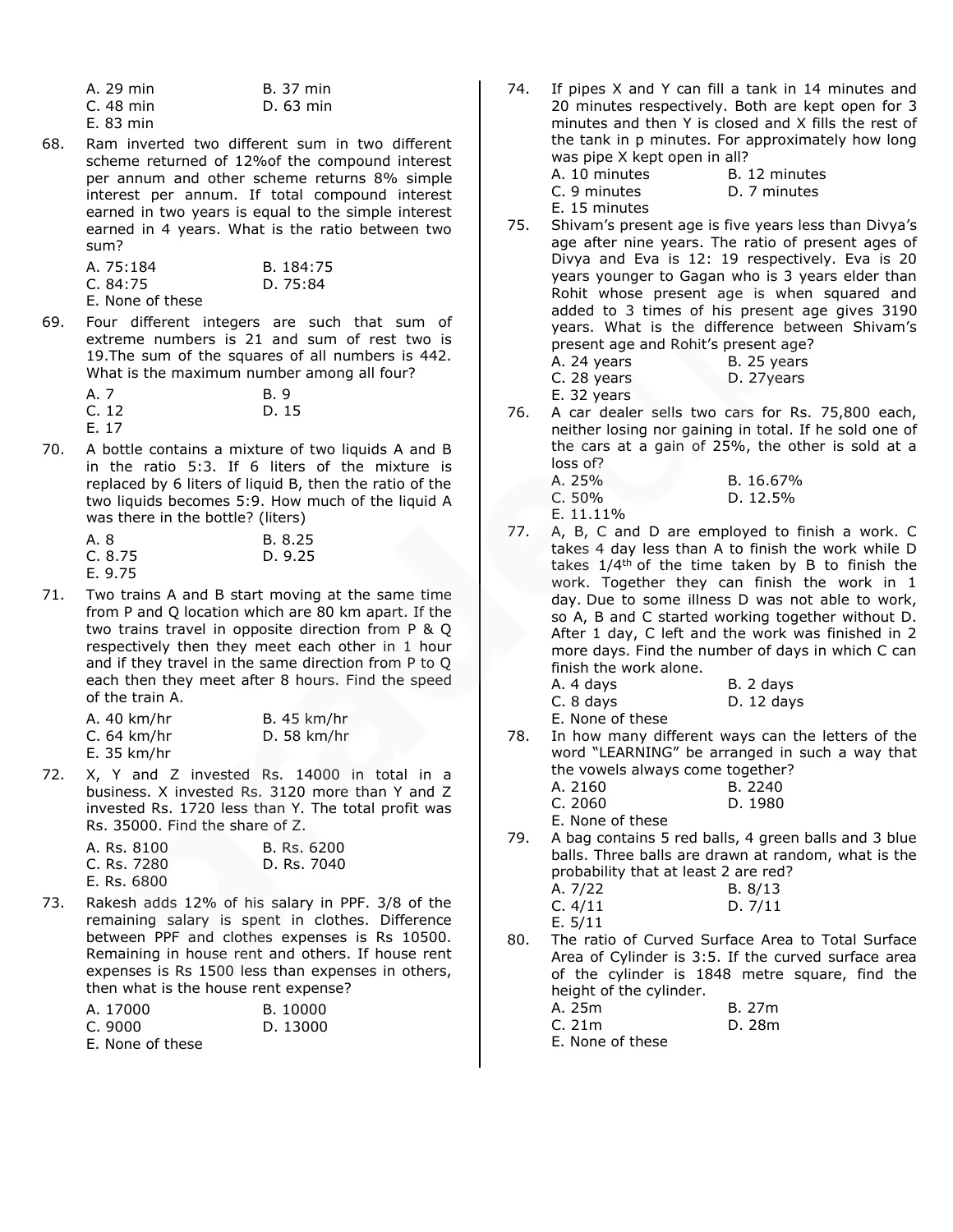**Directions:** *Study the following information carefully and answer the questions given below:*

In a certain code language – 'given time best person' is written as 'Sim4 Aes4 Oerso6 Five5' 'every word like future' is written as 'Vor4 Dver5 Eutur6 Kik4' 'pen writer should read' is written as 'Rhoul6 Vrite6 Oe3 Qea4' 'driver flight plane airport' is written as 'Qlan5 Eligh6 Zirpor7 Crive6'. 81. Which of the following code for 'Happy'? A. Iapp5 B. Gapp5 C. Gapp6 D. Iappy5 E. Gappy6 82. Which of the following code for 'suit color'? A. Rui4 Bolo5 B. Bolo6 Sui4 C. Rui4 Dolo5 D. Dolo6 Sui4 E. None of these 83. In the given code language, what does the code 'Dver5' stand for? A. word B. like

- - C. Every D. future
- E. None of these
- 84. In the given code language, what does the code 'best writer' stand for?
	- A. Aes4 Vrite6 B. Vrite6 Sim4
	- C. Sim4 Rhoul6 D. Can't be determined
	- E. None of these

**Direction (85-90):** *Study the information given below and answer the questions based on it.*

There are five units i.e. 1, 2, 3, 4 and 5. Each unit has a different height. Also, each unit contains books and boxes. Unit 2 is above unit 1 and unit 3 is above unit 2 and so on. Every unit belongs to different country i.e. India, China, England, France and Canada, not necessarily in the same order. The total height of all five units is equal to 265"ft.

**Note:** Total height of each unit = Total heights of books+ Total heights of boxes

The unit belongs to China is an even number unit. There are two units gap between the unit belongs to China and the unit belongs to England. The total height of unit 1 is 30"ft. The unit belongs to England is height not 30"ft. The total height of books in unit 4 and unit 5 together is 75"ft. The total height of boxes in unit 3 is 15"ft. The unit which belongs to Canada is total height is 65"ft. Canada's unit's total height of books is less than 50"ft. Canada's unit just above the unit which books heights 30"ft. France's unit's total books height is 20"ft. Canada's unit's total boxes height is thrice of France's total boxes height. Unit 2 and unit 3 books heights are same. Unit 2 total heights are 15"ft less than Canada's unit.

- 85. What is the total height of unit 5?
	- A. 45"ft B. 50"ft C. 75"ft D. 55"ft
		- E. 60"ft
- 86. Unit 3 belongs to which of the following country?
	- A. India B. England C. China D. France
- E. Canada
- 87. How may units gap between England's unit and Canada's unit?
	- A. 0 B. 1 C. 2 D. 3 E. 4
- 88. What is the sum of the total height of unit 3 and unit 2?
	- A. 90"ft B. 85"ft C. 100"ft D. 95"ft E. 75"ft
- 89. What is the height of boxes in unit 1?
	- A. 15"ft B. 10"ft C. 20"ft D. 25"ft E. 30"ft
- 90. Which of the country's unit's total height is 2<sup>nd</sup> lowest?
	- A. China B. England C. India D. France E. Canada

**Direction (91-95):** *In each of the following questions, a question is followed by three statements numbered I, II and III. Read all the statements to find the answer to given question and then answer accordingly that which statement/s can give the answer alone/together.*

91. Eight friends A, B, C, D, E, F, G and H are sitting in a row facing south. Who sits second to the right of H?

> **Statement I:** B sits second to the right of G, who is third to the right of E. A sits at one of the extremes and is second to the right of C

> **Statement II:** D sits third to the left of H, who sits second to the right of E. H sits third to the left of B **Statement III:** A sits third to the right of G, who sits second to the left of B. G sits fourth to the right of D. C and H does not sit adjacent to each other.

- A. II and III
- B. All three
- C. Any one
- D. I and II
- E. Both A and D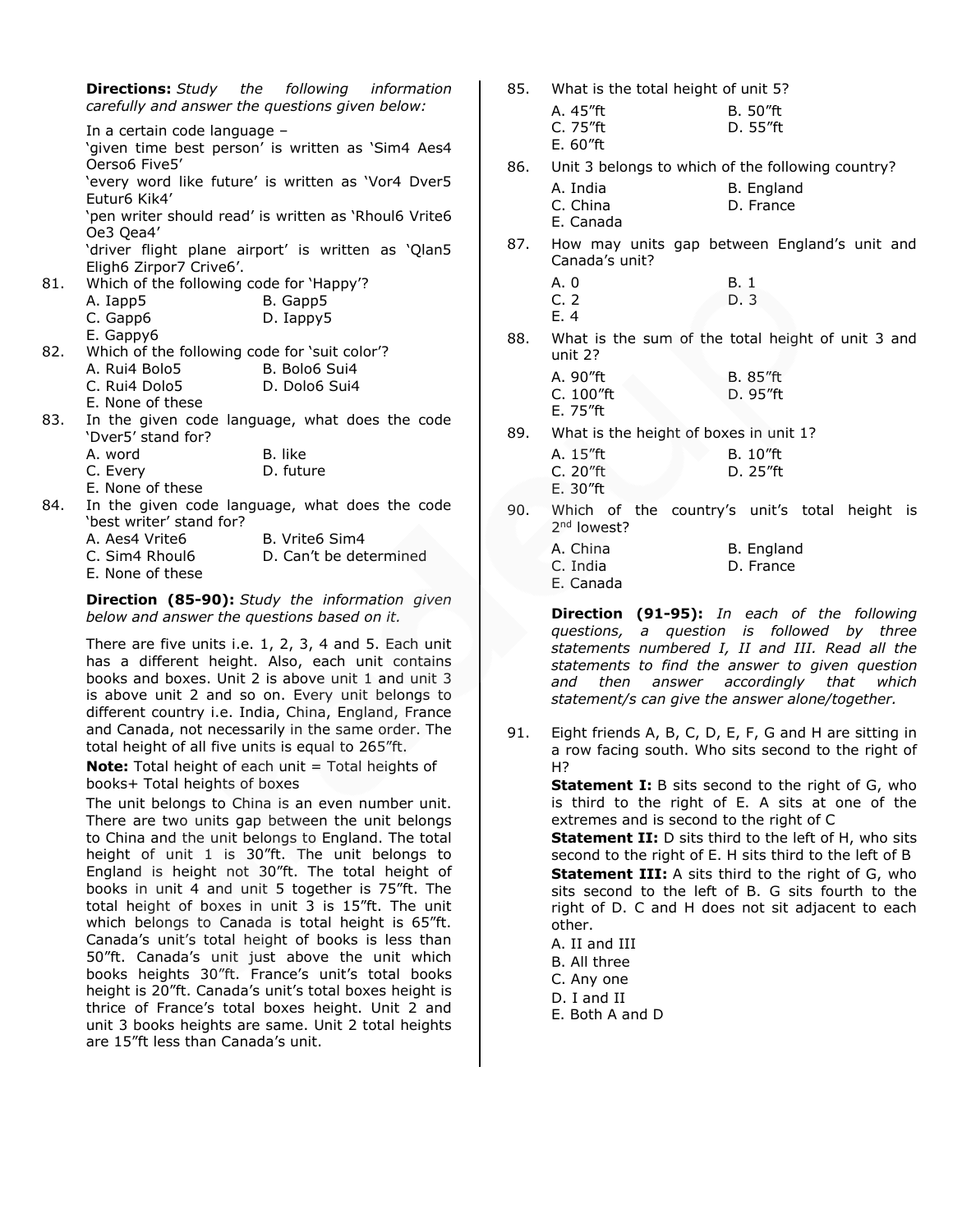

92. In which direction is F with respect to C? **Statement I:** C is to the west of both D and M. T is to the south of both E and D. There is at least one person in any primary direction from D

**Statement II:** K is to the east of M. K is to the north-east of S. F is to the north of O who is to the south of K.

**Statement III**: F is to the east of E and northwest of T. M is to the north of A and South of F.

- A. I and II
- B. II and III
- C. I and either II or III
- D. All three
- E. None of these
- 93. Ten family members A, B, C, E, I, J, K, R, S and W are linked to each other in a particular relation. What is the relation of person B with respect to person J?

**Statement I:** K is the father of A. A is married to J. J is the daughter of C. C is the grandfather of B. I is married to R.

**Statement II:** W is the wife of S. S is the brother of A. R is the father of B. C is married to E and the couple has two daughters.

**Statement III:** The person I is the mother of B. J and I are children of E. J is the daughter-in-law of K. K is the father of S.

A. The statements I and III taken together are sufficient to answer the question

B. The statements I and II taken together are sufficient to answer the question

C. Any of the two statements taken at a time are sufficient to answer the question

D. All of the statements taken together are sufficient to answer the question

E. Neither of the statement is sufficient to answer the question

94. Who among Reena, Meena, Renu, Roma, Rahul and Reshu each having different heights, who is the tallest?

> **Statement I:** Meena is taller than Reena but shorter than Rahul

> **Statement II:** Only two of them are shorter than Renu.

**Statement III:** Roma is taller than only Reshu.

A. Only I and III are sufficient to answer the question.

B. Only I and II are sufficient to answer the question.

C. Only II and III are sufficient to answer the question.

D. All I, II and III are sufficient to answer the question.

E. None of these

95. Who among P, Q, R and S is the youngest?

**Statement I:** R is younger than S but older than P and Q

**Statement II:** S is older than Q and R but not older than P

**Statement III:** P is older than Q but not older than R

- A. Only I and II
- B. Only II and III
- C. Only II and III
- D. Only I and III
- E. None of these

**Direction (96-100):** *Read the following information carefully and answer the questions.*

Eight family members Ramesh, Kajal, Karan, Priyanka, Teena, Rakesh, Sonu and Garima are sitting on a circular table four of them are facing center and others are facing outwards.

Ramesh is son-in-law of Priyanka. Rakesh is brother-in-law of Kajal. Teena is sister-in-law of Ramesh. Sonu is son of Ramesh. Garima is sister of Sonu. Teena is sitting second to the right of her father who is facing inside. Garima is second to the left of her aunt. Ramesh is second to the left of her daughter. Kajal is facing outside and sitting between her sister and her father. Sonu is sitting to the left of his sister and facing outside. Priyanka is not sitting adjacent to her daughter.

96. Who is sitting second to the left of Kajal?

| A. Sonu     | B. Garima |
|-------------|-----------|
| C. Rakesh   | D. Karan  |
| E. Priyanka |           |

97. How is Rakesh related to Sonu?

| A. Father | B. Uncle |
|-----------|----------|
|           |          |

- C. Brother D. Son
- E. Cousin
- 98. Who is sitting opposite to Priyanka?
	- A. Sonu B. Garima
	- C. Rakesh D. Karan
	- E. Priyanka
- 99. How is Kajal related to Ramesh?
	- A. Wife B. Sister
	- C. Sister-in-law D. Daughter
	- E. Mother
- 100. Who is sitting opposite to Karan?
	- A. Sonu B. Garima
	- C. Rakesh D. Karan

**ATTEMPT NOW** 

E. Priyanka



13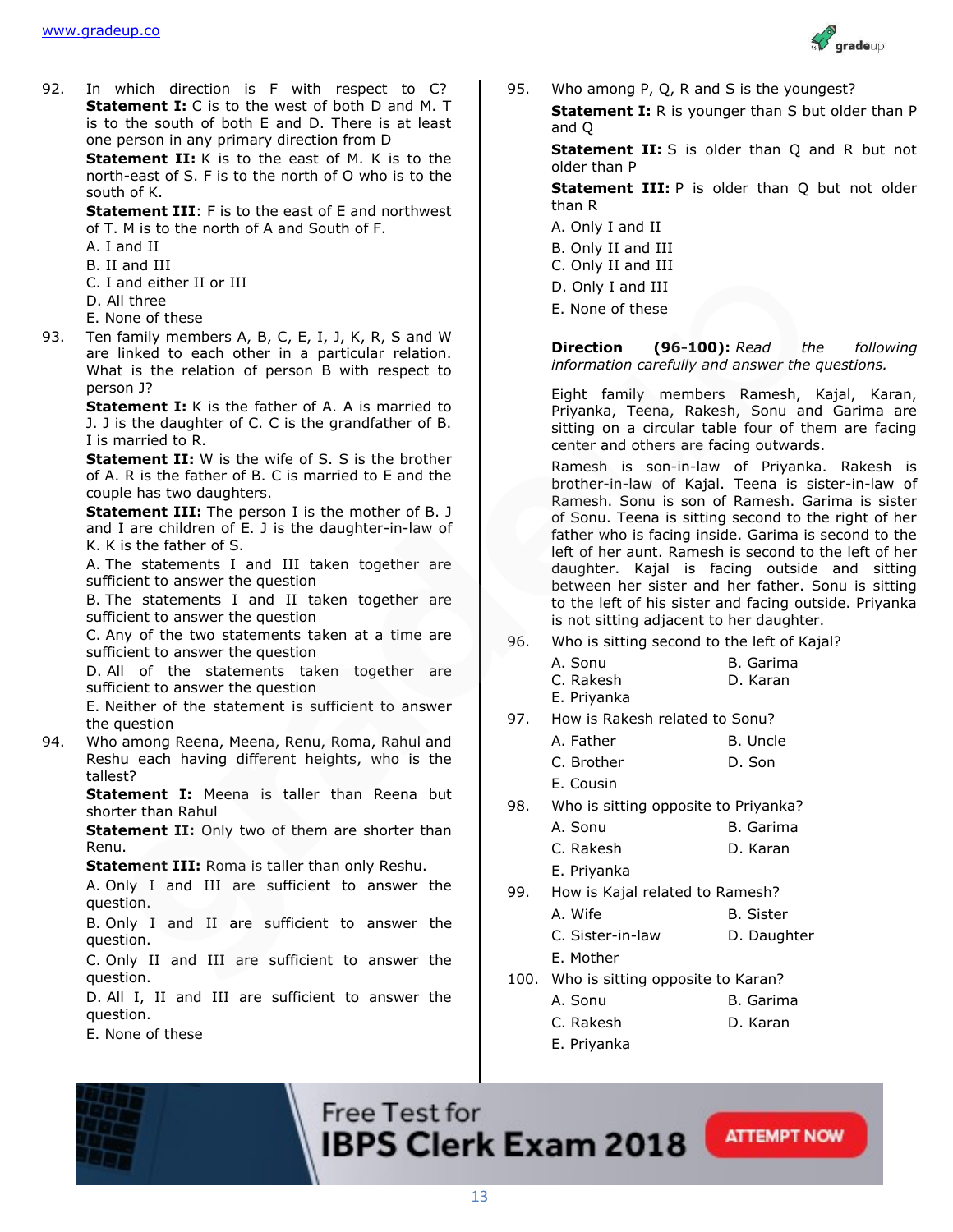101. **Direction:** In each of the following question, a statement is followed by two course of action. A course of action is taken for redressal, follow up, etc. Read the statement carefully and Answer.

**Statement:** The National Skill development committee conducted an assessment among their trainers and found the performance below mandatory level.

## **Course of action:**

I. Should immediately organise remedial courses and training to improve standards

II. Should terminate poor performers and hire new trainers.

Choose the correct option from below

- A. If only I follows
- B. If only II follows
- C. If both I and II follows
- D. If neither I nor II follows
- E. If either I or II follows
- 102. **Direction**: Study the following paragraph and answer the given question.

India upped the tax on the super-rich (Income greater than INR 5 Cr/Year). There has been a considerable increase in Income Tax, increasing the minimum tax percentage to 25%. There have been no widespread protests in the country though. The educated populace have actually welcomed the move.

Which of the following **assumption** explains the status quo?

A) India reduced the taxes on luxury goods which made the super-rich very happy.

B) India warded off the tax on all car imports, giving the citizens a chance to use environment friendly cars.

C) Indian government has increased the minimum income level to be considered for taxation from 7 Lakhs to 10 Lakhs per annum.

D) Indian government has waived off all the loans on farmers.

| A. Only A                   | B. Only A & B                     |
|-----------------------------|-----------------------------------|
| $\cap$ $\cap$ $\sim$ $\cap$ | $D$ , $D$ , $D$ , $D$ , $D$ , $D$ |

C. Only C D. Both C & D

- E. Other than given options.
- 103. **Direction:** In each of the following question, two statements are given. They may either be independent causes, independent effects or bear a cause and effect relationship that is unique to each other. Read both the statements carefully and mark:

### **Statements:**

I. The RBI have released new instruction to banks asking them to reduce the interest rates of certain kind of loans namely, home loan, education loan and loan for small scale industries.

II. The students and parents have been protesting against the massive hike in fees by professional institutes and most of the students are forced to take education loans.

A. Statement I is the cause & statement II is its effect.

B. Statement II is the cause & statement I is its effect.

C. Both the statements I & II are independent causes.

D. Both the statements I and II are effects of independent causes.

E. Both the statements I and II are effects of some common cause.

104. **Direction:** Read the following instruction and answer it:

> Besides disregard for the ban of burning of paddy straw, with the support of several farmers' unions, farmers have also cautioned the State government against taking stringent action against them.

> Several unions have made it clear that if police cases are registered against them, the government will have to face the consequences in the form of large-scale agitations.

> What could be the possible reason behind the rebel of farmers?

> A. Burning of paddy is the quickest and cheapest way of getting rid of the residue

B. Farmers fear for their freedom

C. It is the tradition and custom of the farmers

D. Farmers don't want government to interfere in their matter

E. All of above

**Direction (105-109)**: *Read the given information carefully and answer the given question:*

A and B are two scooters that move in different directions, such that the scooter B is 8m east of scooter A. The scooter M is 6m from the scooter T, such that the scooter M is west of the scooter T. The scooter Z is south of the scooter A, and the distance between the scooter Z and scooter A, is half the distance between the scooter A and scooter B. The scooter T then moves to the south to reach to the scooter F with some 'x' distance. The distance between scooter Z and scooter X is 2m more than the distance between the scooter M and scooter T such that scooter X is west of scooter Z. The scooter N is 4m away from the scooter M such that the scooter N is in the south of the scooter M. The distance between scooter N and scooter F is 2m less than the distance between the scooter X and scooter Z. The distance between scooter P and scooter F is 6m more than the distance between the scooter O and scooter N, such that scooter P is south of the scooter F. The scooter Y is 6m away from the scooter X such that scooter Y is south of the scooter X. The distance between scooter O from scooter N is 14m, such that scooter O is facing west of the scooter N. The scooter O is east of scooter Z such that the distance between scooter A and M is same as scooter Z and scooter N. The scooter B is west of scooter M.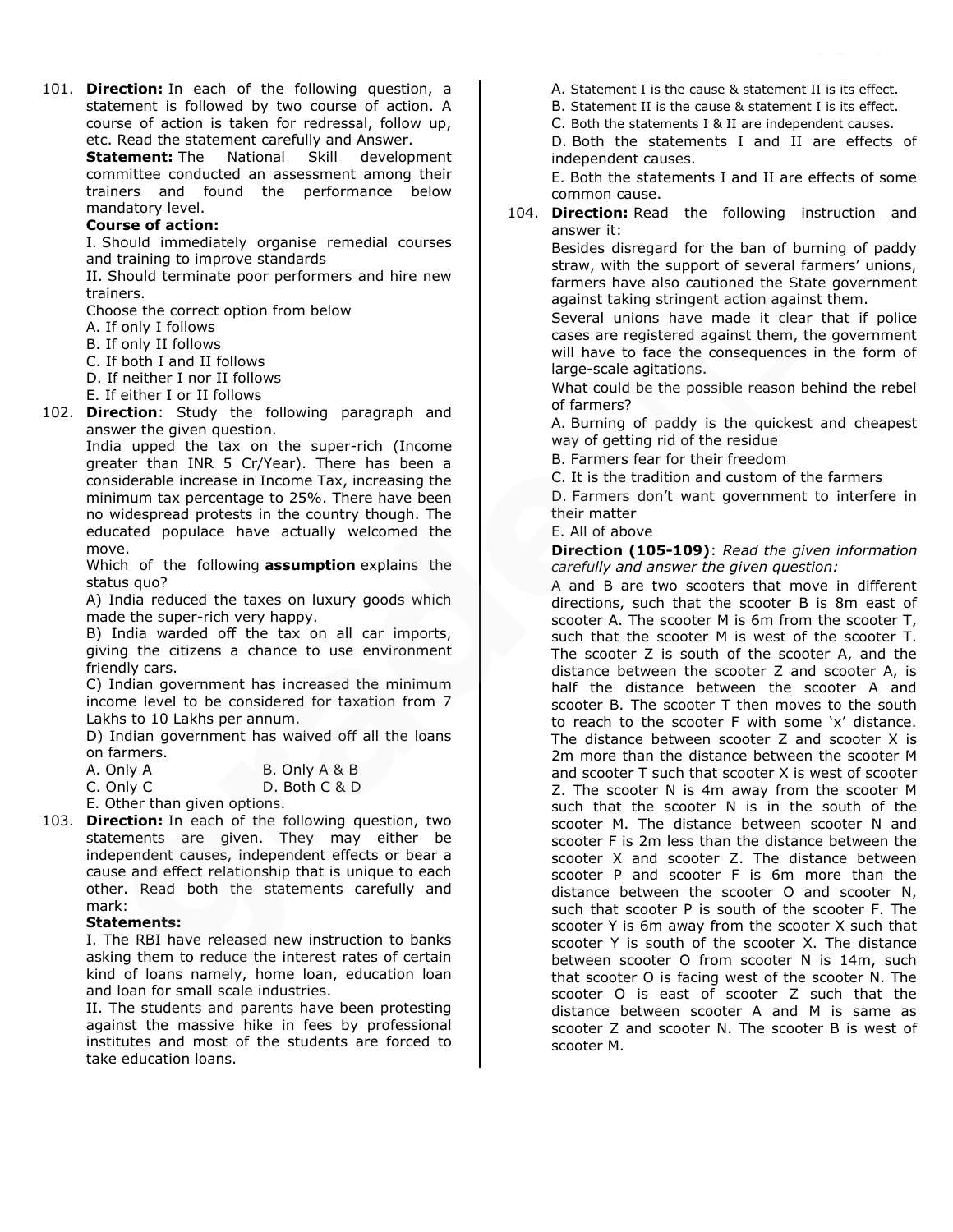105. What is the direction of scooter N with respect to scooter T?

- A. South
- B. South- west
- C. South- east
- D. North east
- E. North west
- 106. What is the distance to the scooter Z from the scooter O?
	- A. 6m in the east direction.
	- B. 8 m in the east direction
	- C. 8 m in the east direction.
	- D. 6 m in the west direction.
	- E. 12m in the west direction.
- 107. What is the shortest distance between the scooter Z and scooter Y?

| A. 8m | <b>B.</b> 7m |
|-------|--------------|
| C.10m | D. 6m        |
| E.12m |              |

108. What is the 'x' distance between the scooter T and scooter F?

| A. 4m  | B. 6m  |
|--------|--------|
| C. 8m  | D. 10m |
| E. 12m |        |

109. What is the half the distance between the scooter P and scooter F?

| A. 6m | <b>B.</b> 8m |
|-------|--------------|
| C.20m | D. 15m       |
| E.10m |              |

**Direction (110-114):** *Study the information given below and answer the questions based on it.*

There are seven persons in a family namely A, B, C, D, E, F and G. All of them related to with each other in an order. Also, each person has a different age. D is elder to G but younger to A. The one who is 3<sup>rd</sup> eldest is 50 years old and the one who is 2<sup>nd</sup> youngest is 18 years old. D is father of C. C is elder to F. D is married to G. D's mother age is 68 years. The one who is eldest member in the family is a male member. F is niece of A. B is elder to A and married to E but not the eldest. E has two sons. F is sister of C.

110. What can be the age of the eldest person in the family?

| A. 66 years             | B. 72 years |
|-------------------------|-------------|
| C. 70 years             | D. 68 years |
| E. Both $(b)$ and $(c)$ |             |

111. How is D related to A?

| A. Father      | B. Brother |
|----------------|------------|
| C. Uncle       | D. Son     |
| E. Grandfather |            |

- 112. Who among the following is the youngest person?
	- A. C B. G
	- C. F D. D
	- E. A
- 113. If the age of A+D=92 years then what is the age of D?
	- A. 42 years B. 44 years C. 55 years D. 36 years

E. Can't be determined

- 114. How many persons are elder to G?
	- A. 0 B. 1 C. 2 D. 3 E. 4
- 115. **Direction:** In the questions below, a statement is given followed by two arguments. Choose the most appropriate option depending on which argument strengthens the given statement.

**Statement-** Anti-Romeo squad is unlawful.

### **Arguments :**

I. Yes, couple should be free from moral policing II. No, this is precautionary measure to ensure that public places should be free from eve- teasing. A. If only argument I is strong B. If only argument II is strong

- C. If either I or II is strong
- D. If neither I nor II is strong
- E. If both I and II Argument is strong.

**Direction (116-120):** *Study the following information carefully and answer the question given below:*

There are eight persons A, B, C, D, E, F, G and H. They are born in the month (Same for each person) of different years i.e. 1976, 1980, 1982, 1990, 1991, 1995, 2000 and 2005. There ages are considered as on the same month of 2017. B is born in odd number year but he is not the youngest. E is 37 years old now. C was born in 1990. G is at least 9 years older than B. D is younger than B and born in odd number year. A is 18 years younger than G. F is older than D but not the older person. Not more than 2 persons are younger than F.

116. Who among the following is youngest person?

| A. A | <b>B. C</b> |
|------|-------------|
| C. D | D.B         |

- E. G
- 117. How many persons are older than C?

| A. 2 | В. | $-$ |
|------|----|-----|
|      |    | - - |

C. 1 D. None

E. more than 3

- 118. What is the difference of age between F and E? A. 15 years B. 10 years
	- C. 30 years D. 4 years
	- E. 12 years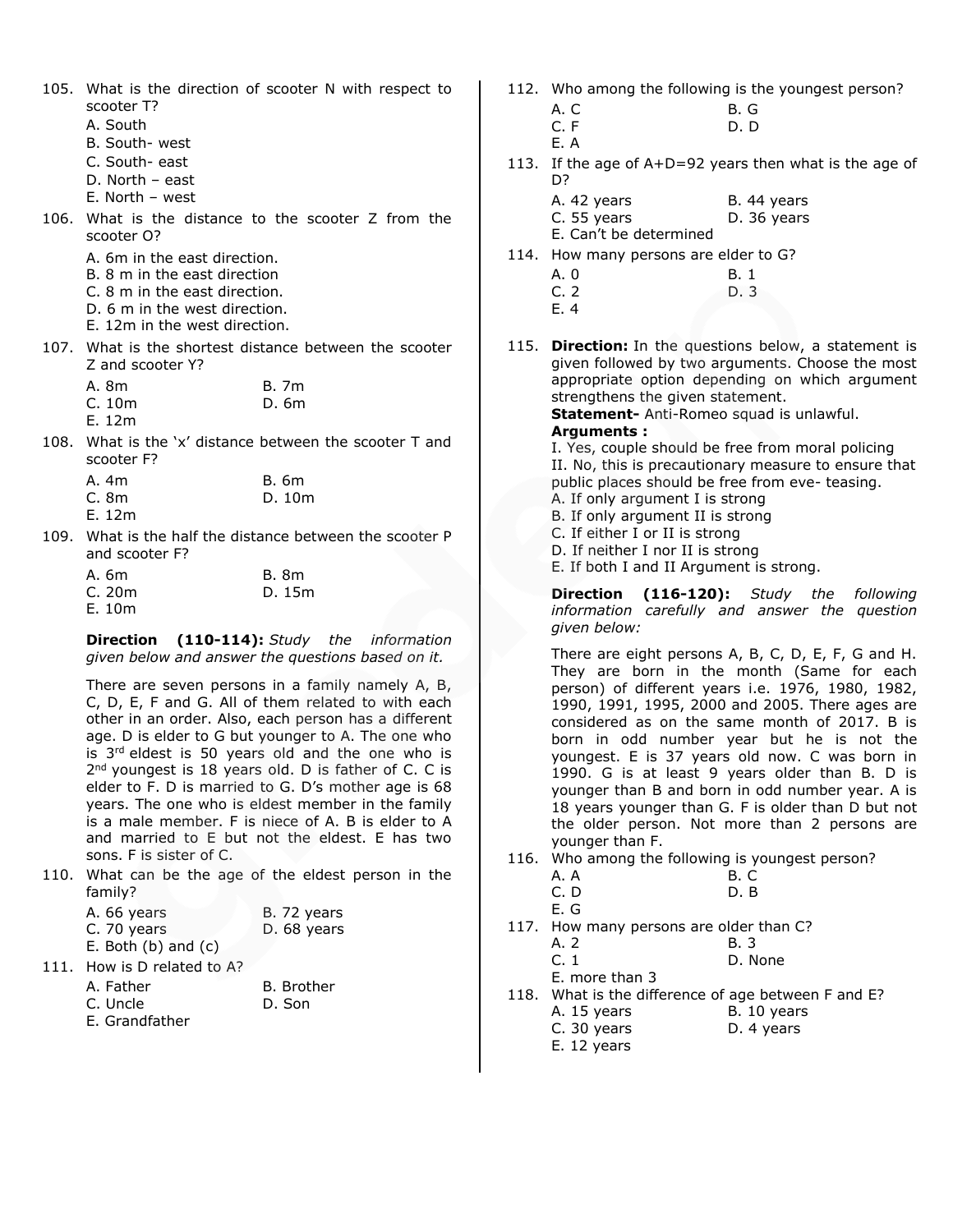| unchanged?<br>A. 0<br>C.2<br>E.4                                   | 119. If all the persons are arrange to their names<br>according to alphabet series from youngest to<br>oldest then how many of them position will remain<br><b>B.1</b><br>D. 3 | Peace Prize?<br>A. Kehkashan Basu<br>C. Sonam Rao<br>E. Abraham Keita                                  | 128. Who has won the 2016 International Children's<br>B. Neha Gupta<br>D. Amrita Pandey<br>129. What is the equity of government in Indian Post<br>Payment Bank that has been incorporated as public |
|--------------------------------------------------------------------|--------------------------------------------------------------------------------------------------------------------------------------------------------------------------------|--------------------------------------------------------------------------------------------------------|------------------------------------------------------------------------------------------------------------------------------------------------------------------------------------------------------|
| 120. Who among the following is born in 1982?<br>A.D<br>C.A<br>E.H | B.G<br>D.C                                                                                                                                                                     | sector Bank under Department of Post ?<br>A. 51<br>C.55<br>E. 80                                       | B. 74<br>D. 100                                                                                                                                                                                      |
| 121. In 'EFTPOS', P stands for -                                   |                                                                                                                                                                                |                                                                                                        | 130. Who among the following actor has won the best                                                                                                                                                  |
| A. Payment                                                         | B. Point                                                                                                                                                                       | actor at Asia Pacific Screen Awards?                                                                   |                                                                                                                                                                                                      |
| C. Provident<br>E. Privacy                                         | D. Paid                                                                                                                                                                        | A. Naseeruddin Shah B. Manoj Bajpayee<br>C. Nawazuddin Siddiqui D. Aditya Pancholi<br>E. None of these |                                                                                                                                                                                                      |
|                                                                    | 122. At which rate the RBI lends money to a public                                                                                                                             | 131. Non-Banking Financial Company (NBFC)                                                              | are                                                                                                                                                                                                  |
| sector bank on a long term basis?                                  |                                                                                                                                                                                |                                                                                                        | allowed to accept/renew public deposits for a                                                                                                                                                        |
| A. Repo rate                                                       |                                                                                                                                                                                | maximum period of ____.                                                                                |                                                                                                                                                                                                      |
| B. Reverse repo rate                                               |                                                                                                                                                                                | A. 12 months                                                                                           | B. 24 months                                                                                                                                                                                         |
| C. Cash Reserve ratio                                              |                                                                                                                                                                                | C. 48 months<br>E. None of these                                                                       | D. 60 months                                                                                                                                                                                         |
| D. Statutory Liquidity ratio                                       |                                                                                                                                                                                |                                                                                                        | 132. Social activist Irom Chanu Sharmila, who has                                                                                                                                                    |
| E. Bank Rate                                                       |                                                                                                                                                                                |                                                                                                        | recently announced to end 16 year old hunger                                                                                                                                                         |
| 123. What is Micro ATM?                                            |                                                                                                                                                                                | strike belongs to which State?                                                                         |                                                                                                                                                                                                      |
| <b>GPRS</b> network                                                | 1). It connects central banking servers through a                                                                                                                              | A. Mizoram                                                                                             | B. Manipur                                                                                                                                                                                           |
| 2). It offers facility of funds transfer                           |                                                                                                                                                                                | C. Uttar Pradesh                                                                                       | D. Maharashtra<br>133. Mobile Money Identifier (MMID) is a ______ digit                                                                                                                              |
|                                                                    | 3). It offers facility of deposit, withdrawal and                                                                                                                              |                                                                                                        | number of a bank customer, issued by banks for                                                                                                                                                       |
| balance inquiry                                                    |                                                                                                                                                                                |                                                                                                        | effecting financial transactions through the user's                                                                                                                                                  |
| 4). It offers special facility to widow women                      |                                                                                                                                                                                | mobile phone.                                                                                          |                                                                                                                                                                                                      |
| A. Only 1                                                          | B. Only 2                                                                                                                                                                      | A. 11                                                                                                  | <b>B.</b> 10                                                                                                                                                                                         |
| C. Only 4                                                          | D. 1, 2 & 3                                                                                                                                                                    | C.9                                                                                                    | D. 8                                                                                                                                                                                                 |
| E. $1, 3 & 4$                                                      |                                                                                                                                                                                | E. 7                                                                                                   |                                                                                                                                                                                                      |
| 124. Commercial Paper s (CP) are issued by-                        |                                                                                                                                                                                | authored by ____.                                                                                      | 134. The book "The Immortals of Meluha" has been                                                                                                                                                     |
| A. Govt. of India                                                  |                                                                                                                                                                                | A. Amish Tripathi B. Suketu Mehta                                                                      |                                                                                                                                                                                                      |
| B. Corporate<br>C. Primary dealers (PDs)                           |                                                                                                                                                                                | C. Mulk Raj Anand                                                                                      | D. Vikram Seth                                                                                                                                                                                       |
| D. Only a and b is correct                                         |                                                                                                                                                                                | E. None of these                                                                                       |                                                                                                                                                                                                      |
| E. Only b and c is correct                                         |                                                                                                                                                                                |                                                                                                        | 135. The sixth edition of 'Heart of Asia conference was                                                                                                                                              |
|                                                                    | 125. M Balamuralikrishna, who died recently, and was a                                                                                                                         | held in $\_\_\_\_\_\$ .                                                                                |                                                                                                                                                                                                      |
| famous ?                                                           |                                                                                                                                                                                | A. Lahore<br>C. Kabul                                                                                  | <b>B.</b> Turkey<br>D. Kathmandu                                                                                                                                                                     |
| A. Politician                                                      | B. writer                                                                                                                                                                      | E. Amritsar                                                                                            |                                                                                                                                                                                                      |
| C. Athlete<br>E. Journalist                                        | D. Carnatic musician                                                                                                                                                           |                                                                                                        | 136. The headquarter of the International Court of                                                                                                                                                   |
|                                                                    | 126. 'Hand in Hand' is a joint military exercise between                                                                                                                       | Justice is at:                                                                                         |                                                                                                                                                                                                      |
| India and ______.                                                  |                                                                                                                                                                                | A. Geneva                                                                                              | B. The Hague                                                                                                                                                                                         |
| A. USA                                                             | B. Japan                                                                                                                                                                       | C. Rome                                                                                                | D. Vienna                                                                                                                                                                                            |
| C. Russia                                                          | D. China                                                                                                                                                                       | E. None of these                                                                                       |                                                                                                                                                                                                      |
| E. France                                                          |                                                                                                                                                                                |                                                                                                        | 137. As per the RBI circular, there is no need for one                                                                                                                                               |
|                                                                    | 127. India has signed a deal with which of the following<br>countries for importing 145 M777 lightweight                                                                       | payments below _____.                                                                                  | time password (OTP) authentications for online                                                                                                                                                       |
| Howitzer guns for Indian Army?                                     |                                                                                                                                                                                | A. Rs. 1000                                                                                            | B. Rs. 2000                                                                                                                                                                                          |
| A. Australia                                                       | B. Russia                                                                                                                                                                      | C. Rs. 3000                                                                                            | D. Rs. 5000                                                                                                                                                                                          |
| C. US                                                              | D. France                                                                                                                                                                      | E. Rs. 4000                                                                                            |                                                                                                                                                                                                      |
| E. Germany                                                         |                                                                                                                                                                                |                                                                                                        |                                                                                                                                                                                                      |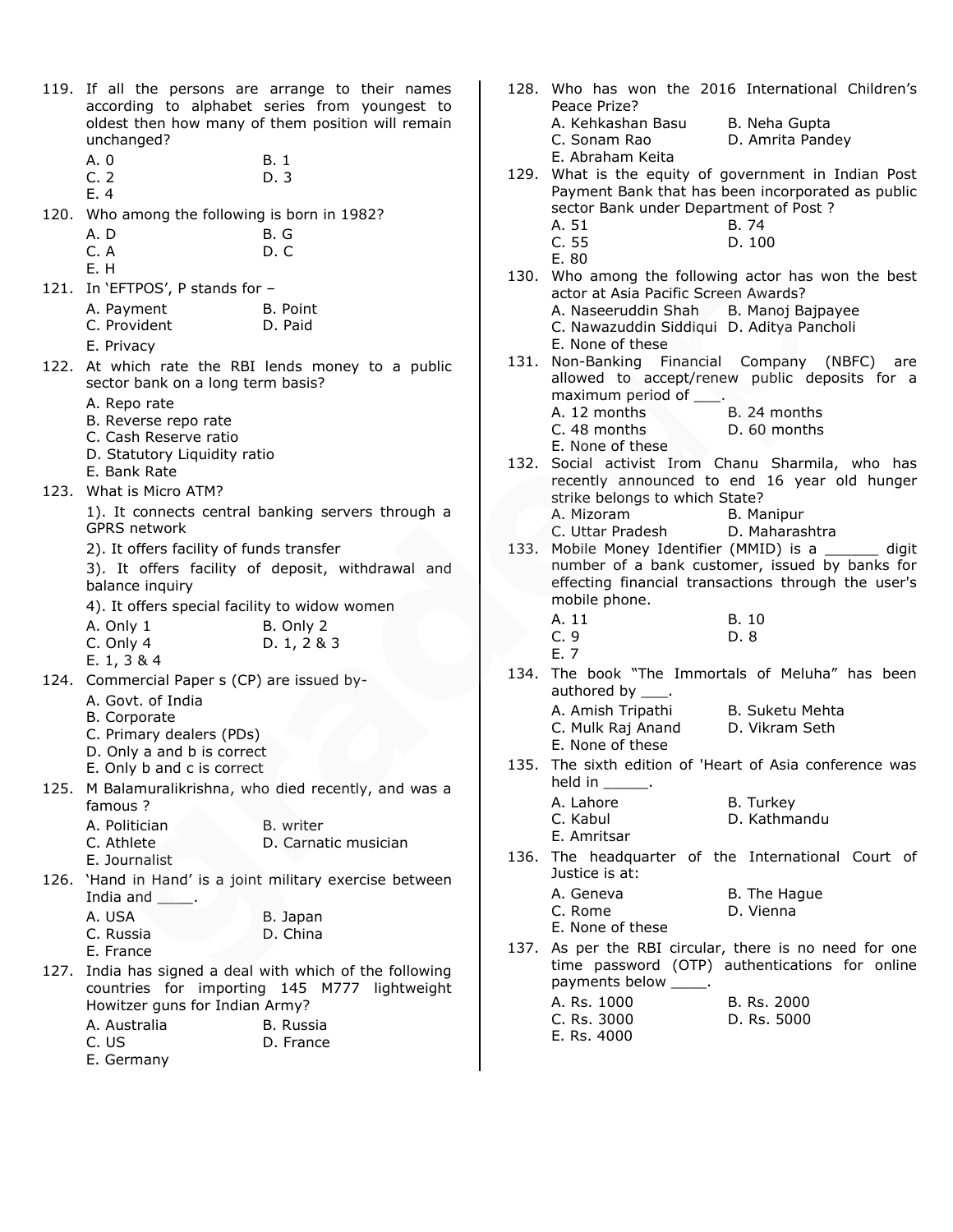- 138. Bandhan Bank Ltd. is an Indian banking and financial services company headquartered in Kolkata, West Bengal started as a \_\_\_\_ company.
	- A. Infrastructure finance
	- B. Micro-Finance
	- C. Small Finance
	- D. Small & Medium Enterprises
	- E. Other than the given options
- 139. As per the RBI guidelines for Small finance banks, within the first year of operations bank must have \_\_\_of its branches set up in rural (unbanked) areas.

| A. 28% | B. 20% |
|--------|--------|
| C. 25% | D.30%  |
|        |        |

E. 15%

- 140. The National Financial Switch (NFS) facilitates routing of ATM transactions through interconnectivity between the Bank's Switches, thereby enabling the citizens of the country to utilize any ATM of a connected bank. The National Financial Switch (NFS) is run by
	- A. National Payments Corporation of India (NPCI)
	- B. Industrial Finance Corporation of India (IFCI)

C. Institute for Development and Research in Banking Technology (IDRBT)

- D. Reserve Bank of India (RBI)
- E. None of these
- 141. Who among the following will be head of the committee to study the entire gamut of regulatory issues relating to Fin Tech (financial technology) and Digital Banking in India?
	- A. Ananad Sinha
	- B. PK Sinha
	- C. Sudarshan Sen
	- D. Rakesh Mohan
	- E. Subir Gokran
- 142. What is the theme of International Day of Persons with Disabilities which was observed across the world on 3 December 2016?

A. Sustainable Development. The Promise of **Technology** 

B. Rights of Persons with Disabilities. Action in Development

C. A voice of our own

- D. Achieving 17 Goals for the Future We Want
- E. None of the above
- 143. The government has decided to increase the foreign direct investment (FDI) limit in private banks from the existing 74% to  $\frac{1}{2}$ **B. 1000**

| A. YUY0              | <b>B. 100%</b>   |
|----------------------|------------------|
| $\sim$ $\sim$ $\sim$ | D <sub>onn</sub> |

- C. 95% D. 80% E. None of these
- 144. A savings as well as current account should be treated as inoperative/dormant if there are no transactions in the account for over a period of  $\rule{1em}{0.15mm}$  years.
- A. One B. Two C. Three D. Four
- E. Five
- 145. For a BSBDA (Basic Savings Bank Deposit Account), total of debits by way of cash withdrawals and transfers will not exceed in a month.
	- A. Rs. 5000 B. Rs. 10000 C. Rs. 20000 D. Rs. 25000 E. Rs. 50000
- 146. Which system is used for a web based solution to facilitate interbank, bulk transactions towards distribution of subsidies, dividends, interest, salary, pension etc.
	- A. National Electronic Fund Transfer
	- B. National Financial Switch (NFS)
	- C. National Automated Clearing House (NACH)
	- D. Point of Sale
	- E. Unified Payments Interface (UPI)
- 147. Micro credit or micro finance is a novel approach to banking with the poor. In this approach bank credit is extended to the poor through.
	- A. Anganwadi
		- B. Cooperative credit societies
	- C. RBI
	- D. Self Help Groups
	- E. Small Industries Development Bank
- 148. Which type of electronic fund transfer operates in half hourly batches?
	- A. National Electronic Funds Transfer (NEFT)
	- B. Real Time Gross Settlement (RTGS)
	- C. Net Demand and Time Liabilities (NDTL)
	- D. Immediate Payment Service (IMPS)
	- E. Other than given options
- 149. In which of the following state Asia's first cycle highway has been inaugurated?
	- A. Madhya Pradesh B. Uttar Pradesh
		- C. Maharashtra D. Telangana
	- E. None of these
- 150. Lakshmi" which is India's first banking robot has been launched by which bank?
	- A. ICICI Bank B. HDFC Bank
	- C. City Union Bank D. Axis Bank
	- E. Yes Bank
- 151. What do we call the risk of collapse of an entire financial system or entire market?
	- A. Seismic Risk B. Systemic Risk
	- C. Systematic Risk D. Market Risk
	- E. Economic Risk
- 152. The area of operation of Local Area Banks (LABs) is limited to a maximum of \_\_\_\_\_ geographically contiguous districts and are allowed to open branches only in its area of operation.

| A. Four | B. Three |
|---------|----------|
| C. Five | D. Six   |
|         |          |

- E. Seven
-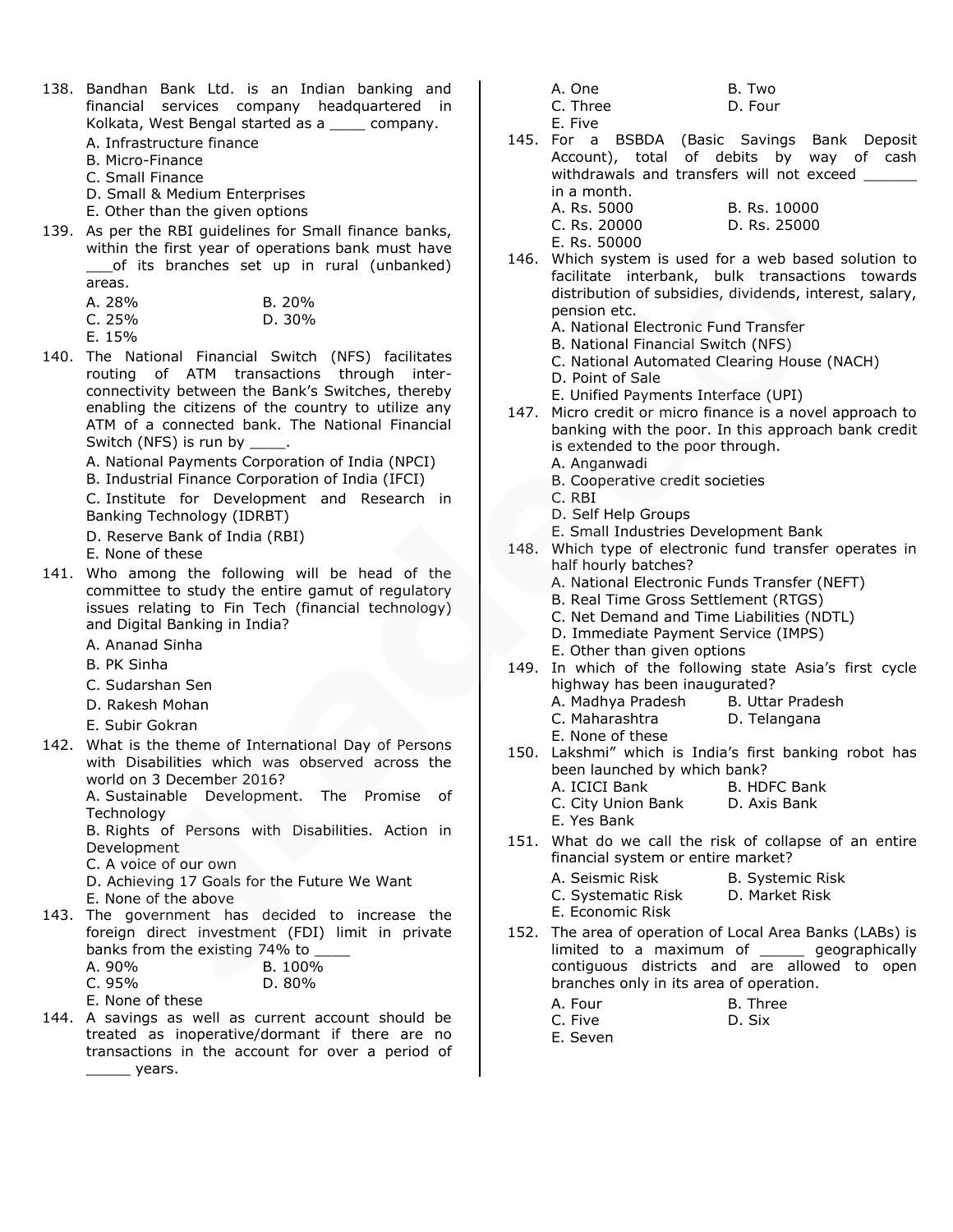|      | exceed to _______ of total capital funds.                                                                                | 153. As per the RBI guidelines on Small Finance Bank, a<br>maximum loan size to a single person cannot |
|------|--------------------------------------------------------------------------------------------------------------------------|--------------------------------------------------------------------------------------------------------|
|      | A. 20%<br>C. 10%<br>E. 25%                                                                                               | B. 12%<br>D. 15%                                                                                       |
|      | of India when it was started in 1934?                                                                                    | 154. Who owned the initial shares of the Reserve Bank                                                  |
|      | A. Imperial Bank of India<br>B. British Govt.<br>C. RBI Board of Director<br>D. Private shareholders<br>E. None of these |                                                                                                        |
| 155. | Government of India.                                                                                                     | is the only Central Record-Keeping Agency<br>(CRA) authorised by Ministry of Finance,                  |
|      | A. SEBI<br>C. CIBIL<br>E. CBDT                                                                                           | B. RBI<br>D. SHCIL                                                                                     |
|      | 156. The headquarter of Rabobank is in _____.                                                                            |                                                                                                        |
|      | A. New York, USA B. Utrecht, Netherlands<br>C. Tokyo, Japan<br>E. Italy, Rome                                            | D. Beijing, China                                                                                      |
|      | 157. Bollywood based theme park is in _____.                                                                             |                                                                                                        |
|      | A. Mumbai, India B. Dubai, UAE                                                                                           |                                                                                                        |
|      | C. New York, USA D. London, UK                                                                                           |                                                                                                        |
|      | E. None of these                                                                                                         |                                                                                                        |
|      | 158. Global Citizen festival 2016 held in _____.                                                                         |                                                                                                        |
|      | A. Mumbai                                                                                                                | B. Jaipur                                                                                              |
|      | C. Goa<br>E. New Delhi                                                                                                   | D. Bengaluru                                                                                           |
|      | 159. Kumarakom Bird Sanctuary is situated in                                                                             |                                                                                                        |
|      | A. Tamil Nadu                                                                                                            | B. West Bengal                                                                                         |
|      | C. Kerala                                                                                                                | D. Assam                                                                                               |
|      | E. Madhya Pradesh                                                                                                        |                                                                                                        |
| 160. | India?                                                                                                                   | Gobind Sagar Dam is situated in which state of                                                         |
|      | A. Gujarat                                                                                                               | <b>B. Himachal Pradesh</b>                                                                             |
|      | C. Rajasthan<br>E. Odisha                                                                                                | D. Maharashtra                                                                                         |
|      |                                                                                                                          | Direction (161-162): Study the following                                                               |
|      |                                                                                                                          | information carefully to answer the given                                                              |
|      | questions. A                                                                                                             | word and number arrangement<br>machine when given an input line of words and                           |
|      |                                                                                                                          | numbers rearranges them following a particular                                                         |
|      |                                                                                                                          | rule. The following is an illustration of input and                                                    |
|      | rearrangement.                                                                                                           |                                                                                                        |
|      | than 34                                                                                                                  | Input: why is 26 bigger then 16 but taller                                                             |
|      | 34                                                                                                                       | Step I: then 16 why is 26 bigger but taller than                                                       |
|      |                                                                                                                          |                                                                                                        |

**Step II:** then 16 is 26 why bigger but taller than 34

**Step III:** then 16 is 26 than 34 why bigger but taller **Step IV:** then 16 is 26 than 34 why taller bigger but **Step V:** then 16 is 26 than 34 why taller but bigger Step V is the last step of the rearrangement of the above input as the intended rearrangement is obtained. As per the rules followed in the above steps, indicate the answer in each of the following questions with respect to the appropriate step for the given input. Input for the questions. **Input – does any number less than 30 and more than 20 not equal 40** 161. Which step number would be the following output? "than 20 does any number less than 30 and more not equal 40" A. Ste IV B. Step V C. Step II D. Step III E. None of these 162. Copyrighted software that can be used for free is  $\overline{\phantom{a}}$ A. shareware B. freeware C. groupware D. e-mail E. None of these 163. The scrambling of code is known as A. encryption B. a firewall C. scrambling D. password-proofing. E. None of these 164. What is the most common tool used to restrict access to a computer system? A. User logins B. Passwords C. Computer keys D. Access-control software E. None of these 165. To connect networks of similar protocols \_\_\_\_\_ are used. A. Routers B. Bridges C. Gateways D. Dial-up routers E. None of these 166. DSL is an example of a \_\_\_\_\_ connection. A. Network B. Wireless C. Slow D. Broadband E. None of these 167. The Third Generation Computer was made with \_\_\_\_. A. Vacuum Tube B. Discrete Components C. Integrated circuits D. Bio Chips E. None of these 168. Compilers and translators are one form of

- A. ROM B. RAM
- C. hard disk D. Computer Programs
- E. None of these
-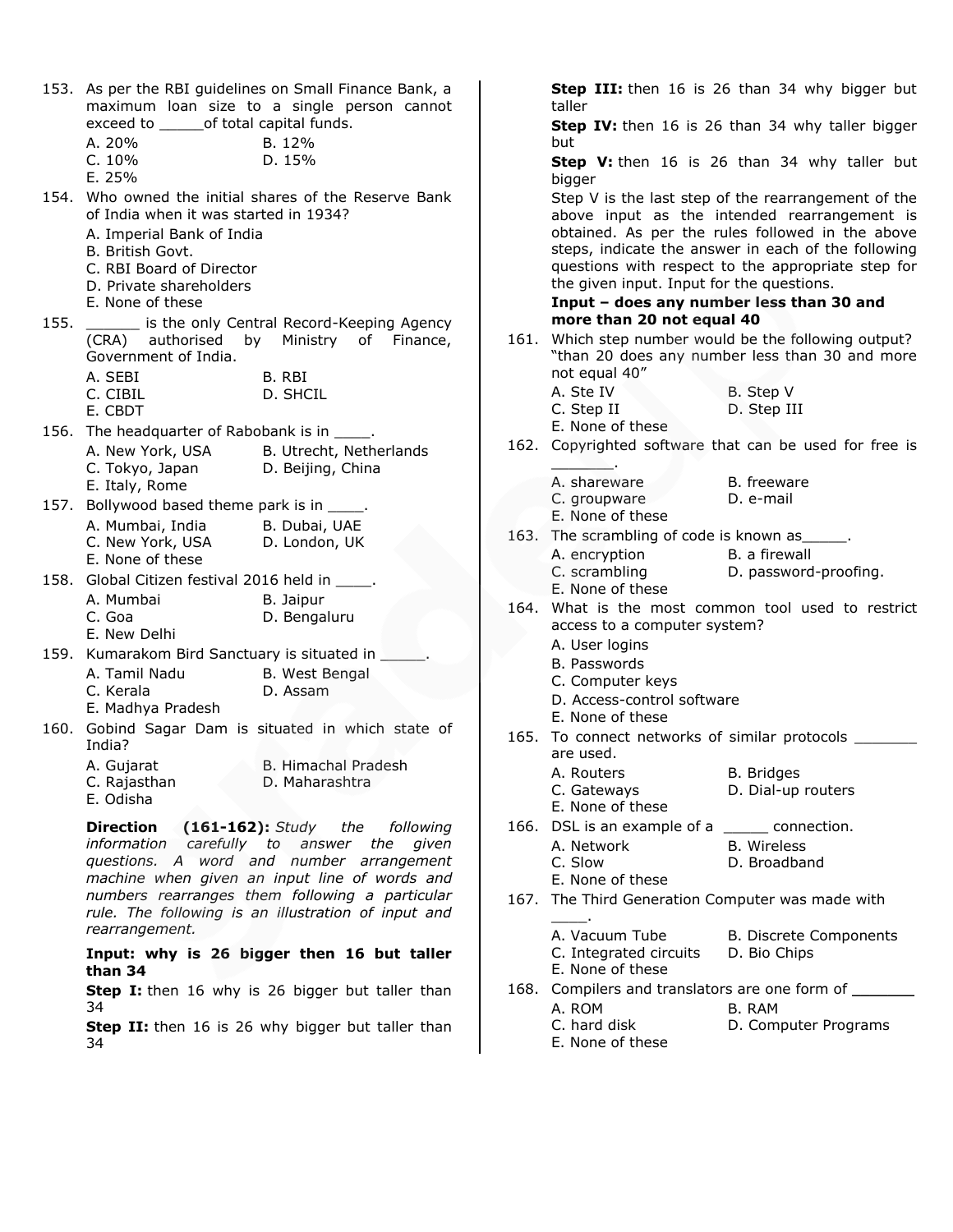|      | 169. The main system board of a computer is called the                                       |  |
|------|----------------------------------------------------------------------------------------------|--|
|      | A. integrated circuit<br>B. motherboard                                                      |  |
|      | C. processor<br>D. microchip                                                                 |  |
|      | E. None of these                                                                             |  |
|      | 170. In word, you can use Styles to _____.                                                   |  |
|      | A. Make copies of documents<br>B. Save changes to documents                                  |  |
|      | C. Delete text in documents                                                                  |  |
|      | D. Format your documents                                                                     |  |
|      | E. None of these                                                                             |  |
|      | 171. A program embedded in a semiconductor chip<br>during their manufacture is called _____. |  |
|      | A. Humanware<br><b>B.</b> Firmware                                                           |  |
|      | C. Liveware<br>D. Hardware                                                                   |  |
|      | E. Software                                                                                  |  |
| 172. | ports connect special types of music<br>instruments to sound cards.                          |  |
|      | A. BUS<br>B. CPU                                                                             |  |
|      | C. USB<br>D. MIDI                                                                            |  |
|      | E. MINI                                                                                      |  |
|      | 173. The process of a computer receiving<br>information server on the Internet is known as   |  |
|      |                                                                                              |  |
|      | B. pushing<br>A. Pulling                                                                     |  |
|      | C. downloading<br>D. transferring                                                            |  |
|      | E. None of these<br>174. To change the name of an Excel worksheet ______.                    |  |
|      | A. Click on the worksheet tab by holding CTRL key                                            |  |
|      | and type a new name                                                                          |  |
|      | B. Choose Save option from file menu                                                         |  |
|      | C. Add a (?) at the end of filename while saving the<br>workbook                             |  |
|      | D. Press CTRL + SHIFT keys and new name                                                      |  |
|      | E. Double click at the worksheet tab and type a                                              |  |
|      | new name<br>175. Most mail programs automatically complete the                               |  |
|      | following two parts in an e-mail ____.                                                       |  |
|      | A. From: and Body B. From: and Date:                                                         |  |
|      | C. From: and To: D. From: and Subject:                                                       |  |
|      | E. None of these<br>176. DHTML stands for ____.                                              |  |
|      | A. Dynamic hypertext markup language                                                         |  |
|      | B. Dynamic hypertext main language                                                           |  |
|      | C. Digital hypertext main language<br>D. Digital hypertext markup language                   |  |
|      | E. None of these                                                                             |  |
| 177. | Each ____________________on a menu performs a specific                                       |  |
|      | action.                                                                                      |  |
|      | A. Client<br><b>B.</b> Server<br>C. Node<br>D. Command                                       |  |
|      | E. None of these                                                                             |  |
| 178. | The script which is designed to receive value from                                           |  |
|      | the web users is _____.                                                                      |  |
|      | B. Power C91 script<br>A. Web script<br>D. All of the above<br>C. Java script                |  |
|      | E. None of these                                                                             |  |

E. None of these

| 179. | processing is used when a large mail-                                         |
|------|-------------------------------------------------------------------------------|
|      | order-company accumulates orders and processes                                |
|      | them together in one large set.                                               |
|      | A. Batch<br>B. Online<br>C. Real-time                                         |
|      | D. Group<br>E. None of these                                                  |
| 180. | is one reason for problems of data integrity                                  |
|      | A. Data availability constraints                                              |
|      | B. Data inconsistency                                                         |
|      | C. Security constraints                                                       |
|      | D. Unauthorised access of data                                                |
|      | E. Data redundancy                                                            |
| 181. | To make a copy of the current document to disk ______.                        |
|      | A. Use the "save" command<br>B. This cannot be done                           |
|      | C. Use the "duplicate" command                                                |
|      | D. Copy the document                                                          |
|      | E. Use the "save as" command                                                  |
|      | 182. Advanced word processing features include all                            |
|      | except creation of                                                            |
|      | A. Alternate headers and footers.                                             |
|      | B. columns                                                                    |
|      | C. detailed architectural drawings                                            |
|      | D. style sheets<br>E. None of these                                           |
| 183. | Which of the following is not true about RAM?                                 |
|      | A. RAM is a temporary storage area                                            |
|      | B. RAM is the same as hard disk storage                                       |
|      | C. RAM is volatile                                                            |
|      | D. Information stored in RAM is gone when you                                 |
|      | turn the computer off                                                         |
| 184. | E. None of these<br>A set of information that defines the status of           |
|      | resources allocated to a process is_____.                                     |
|      | A. Process Control B. Process Description                                     |
|      | $C.$ Al U<br>D. Register Unit                                                 |
|      | E. None of these                                                              |
|      | 185. Who among the following has invented                                     |
|      | programming language Ruby?                                                    |
|      | A. Yukihiro Matsumoto B. Dannis Retchie<br>C. Bill Gates <b>D. Steve Jobs</b> |
|      | E. None of these                                                              |
|      | 186. The digital telecommunications term ISDN is an                           |
|      | abbreviation for __                                                           |
|      | A. Integrated Standard Digital Networks                                       |
|      | B. Internet Services Data Network                                             |
|      | C. Interactive Standard Dynamic Networks                                      |
|      | D. Integrated Services Digital Network<br>E. None of these                    |
|      | 187. The keyboard shortcut to centralise the selected                         |
|      | text in Word is _____.                                                        |
|      | A. Ctrl $+$ Esc                                                               |
|      | $B.$ Ctrl + C                                                                 |
|      | $C.$ Alt + $C$                                                                |
|      | D. There is no keyboard shortcut for this operation                           |

 $E.$  Ctrl +  $E$